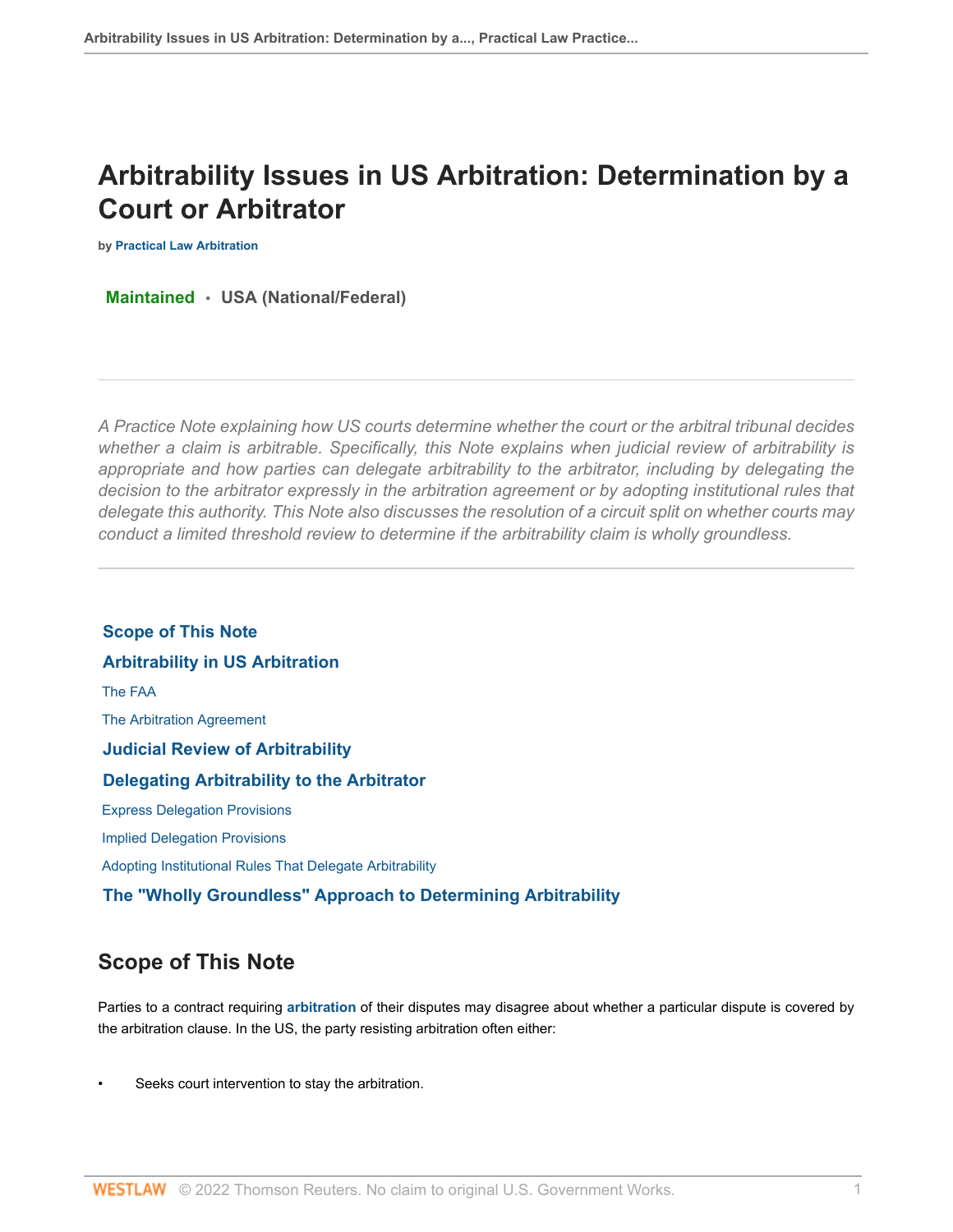• Commences a lawsuit to resolve the dispute in court.

The party attempting to arbitrate may respond by asking the court to compel arbitration. However, before a court may determine whether the claim the party seeks to arbitrate is arbitrable, it must first determine whether the court or the arbitrator decides issues of arbitrability. This Note explains how US courts determine whether the court or the arbitrator decides the arbitrability of a claim.

For information on determining arbitrability in nonUS international arbitration, see [Practice Notes, Arbitrability in international](http://www.westlaw.com/Document/Id249cb9f1c9611e38578f7ccc38dcbee/View/FullText.html?originationContext=document&vr=3.0&rs=cblt1.0&transitionType=DocumentItem&contextData=(sc.Default)) [arbitration](http://www.westlaw.com/Document/Id249cb9f1c9611e38578f7ccc38dcbee/View/FullText.html?originationContext=document&vr=3.0&rs=cblt1.0&transitionType=DocumentItem&contextData=(sc.Default)) and [Jurisdictional issues in international arbitration](http://www.westlaw.com/Document/Id249cb9b1c9611e38578f7ccc38dcbee/View/FullText.html?originationContext=document&vr=3.0&rs=cblt1.0&transitionType=DocumentItem&contextData=(sc.Default)).

### <span id="page-1-0"></span>**Arbitrability in US Arbitration**

The question of arbitrability in US arbitration proceedings generally turns on whether the parties agreed to submit a particular dispute to arbitration, including questions about whether:

- The parties are bound by an arbitration clause.
- An arbitration clause applies to a particular dispute.

(See *[Rent-A-Ctr., W., Inc. v. Jackson](http://www.westlaw.com/Link/Document/FullText?findType=Y&serNum=2022339671&pubNum=0000780&originatingDoc=I80b60e2fc39f11e698dc8b09b4f043e0&refType=RP&fi=co_pp_sp_780_68&originationContext=document&vr=3.0&rs=cblt1.0&transitionType=PLDocumentLink&billingHash=AEA78BF9C6E64B074509C896B1BD2ED0064952AB7D9A21DC0F44BFD8064AB2B5&contextData=(sc.Default)#co_pp_sp_780_68)*, 561 U.S. 63, 68-69 (2010); see also *[BG Grp. PLC v. Republic of Argentina](http://www.westlaw.com/Link/Document/FullText?findType=Y&serNum=2032824175&pubNum=0000780&originatingDoc=I80b60e2fc39f11e698dc8b09b4f043e0&refType=RP&fi=co_pp_sp_780_34&originationContext=document&vr=3.0&rs=cblt1.0&transitionType=PLDocumentLink&billingHash=C472EF0439EDCF41F91E5EEFA9F3F652259C4EF3ECCCF7D5AD0987F86243B393&contextData=(sc.Default)#co_pp_sp_780_34)*, 572 U.S. [25, 34 \(2014\)](http://www.westlaw.com/Link/Document/FullText?findType=Y&serNum=2032824175&pubNum=0000780&originatingDoc=I80b60e2fc39f11e698dc8b09b4f043e0&refType=RP&fi=co_pp_sp_780_34&originationContext=document&vr=3.0&rs=cblt1.0&transitionType=PLDocumentLink&billingHash=C472EF0439EDCF41F91E5EEFA9F3F652259C4EF3ECCCF7D5AD0987F86243B393&contextData=(sc.Default)#co_pp_sp_780_34) (arbitrability disputes "include questions such as 'whether the parties are bound by a given arbitration clause,' or 'whether an arbitration clause in a concededly binding contract applies to a particular type of controversy'") (quoting *[Howsam v. Dean Witter Reynolds, Inc.](http://www.westlaw.com/Link/Document/FullText?findType=Y&serNum=2002764894&pubNum=0000780&originatingDoc=I80b60e2fc39f11e698dc8b09b4f043e0&refType=RP&fi=co_pp_sp_780_84&originationContext=document&vr=3.0&rs=cblt1.0&transitionType=PLDocumentLink&billingHash=443659899DAC54ACC341F8CFDC01B43D34A8836D74681B946C5B79F9CCC2E0F0&contextData=(sc.Default)#co_pp_sp_780_84)*, 537 U.S. 79, 84 (2002)); *[Green Tree Fin. Corp. v. Bazzle](http://www.westlaw.com/Link/Document/FullText?findType=Y&serNum=2003444529&pubNum=0000780&originatingDoc=I80b60e2fc39f11e698dc8b09b4f043e0&refType=RP&fi=co_pp_sp_780_452&originationContext=document&vr=3.0&rs=cblt1.0&transitionType=PLDocumentLink&billingHash=8FC5EE89A03019FF7DF1DBB06CFA92023C68E82E5E8B51547EE9EFB8F987E90C&contextData=(sc.Default)#co_pp_sp_780_452)*, 539 U.S. 444, 452 (2003); *[Schneider v. Kingdom of Thailand](http://www.westlaw.com/Link/Document/FullText?findType=Y&serNum=2028361018&pubNum=0000506&originatingDoc=I80b60e2fc39f11e698dc8b09b4f043e0&refType=RP&fi=co_pp_sp_506_71&originationContext=document&vr=3.0&rs=cblt1.0&transitionType=PLDocumentLink&billingHash=A9C15655FF9911D5476996751108169C4971BC266708557C20876CDDAF7C988F&contextData=(sc.Default)#co_pp_sp_506_71)*, 688 F.3d 68, 71 (2d Cir. 2012).)

In determining whether the court or the arbitrator decides arbitrability, courts are guided by:

- The **[Federal Arbitration Act](http://www.westlaw.com/Document/Ibb0a1216ef0511e28578f7ccc38dcbee/View/FullText.html?originationContext=document&vr=3.0&rs=cblt1.0&transitionType=DocumentItem&contextData=(sc.Default))** (FAA).
- The parties' arbitration agreement.

### <span id="page-1-1"></span>**The FAA**

The FAA governs most arbitrations in the US. Questions of arbitrability may arise under the FAA where a party:

• **Moves to compel arbitration.** Arbitration agreements are valid and enforceable under the FAA, except where there are grounds for revoking that agreement ( $9 \cup S.C.$  § 2). The FAA also requires courts to stay judicial proceedings that involve matters referable to arbitration and to issue orders compelling arbitration of those matters the parties agreed to arbitrate ([9 U.S.C. §§ 3-](http://www.westlaw.com/Link/Document/FullText?findType=L&pubNum=1000546&cite=9USCAS3&originatingDoc=I80b60e2fc39f11e698dc8b09b4f043e0&refType=LQ&originationContext=document&vr=3.0&rs=cblt1.0&transitionType=PLDocumentLink&billingHash=760EBB6C0B27DF92AB0EDEA3DC2D20CFA323214BB6F4B5FEE1B6CA53BE08DA35&contextData=(sc.Default))[4\)](http://www.westlaw.com/Link/Document/FullText?findType=L&pubNum=1000546&cite=9USCAS4&originatingDoc=I80b60e2fc39f11e698dc8b09b4f043e0&refType=LQ&originationContext=document&vr=3.0&rs=cblt1.0&transitionType=PLDocumentLink&billingHash=D46C8D3C5C068B4CE233E9757F84BA248450BC2DC8FA26BAD2B65D41E7BC93DD&contextData=(sc.Default)). When a party asks a court to enforce an arbitration agreement, the court refers to the parties' arbitration agreement and determines whether it applies to the parties and their dispute.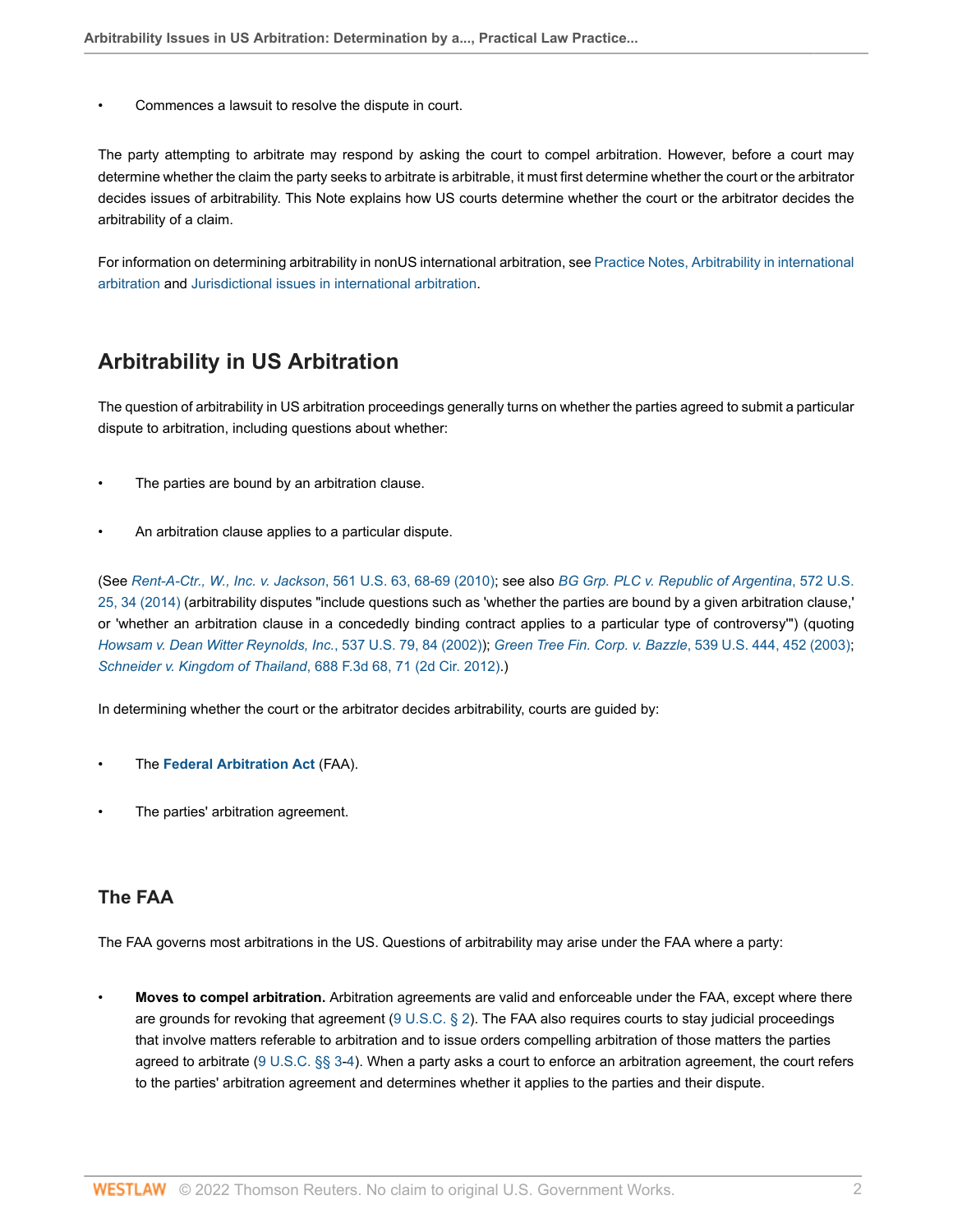• **Seeks vacatur or confirmation of an arbitration award.** A court also may need to address the issue of arbitrability in the context of a motion to confirm or vacate an arbitration award under Section 10 of the FAA, which permits vacatur of an arbitration award when the arbitral tribunal exceeds its authority. For example, if an arbitral tribunal determines it has jurisdiction to proceed with an arbitration against a nonsignatory to the arbitration agreement, the nonsignatory may object and at the end of the case move to vacate the arbitration award based on the tribunal exceeding its authority  $(9 U.S.C. §10(a)(4))$  $(9 U.S.C. §10(a)(4))$  $(9 U.S.C. §10(a)(4))$ . If the arbitration clause does not clearly and unmistakably delegate arbitrability determinations to the tribunal, the court deciding the motion to vacate reviews the arbitrability question *[de novo](http://www.westlaw.com/Document/I0f9fbfdaef0811e28578f7ccc38dcbee/View/FullText.html?originationContext=document&vr=3.0&rs=cblt1.0&transitionType=DocumentItem&contextData=(sc.Default))* (see *[Trina Solar US, Inc. v. Jasmin Solar Pty Ltd](http://www.westlaw.com/Link/Document/FullText?findType=Y&serNum=2050691688&pubNum=0000506&originatingDoc=I80b60e2fc39f11e698dc8b09b4f043e0&refType=RP&fi=co_pp_sp_506_570&originationContext=document&vr=3.0&rs=cblt1.0&transitionType=PLDocumentLink&billingHash=50CA0C817853015BF2EA23C6EE062290A6BD61DEE41644A994E4D384172CC8A1&contextData=(sc.Default)#co_pp_sp_506_570)*, 954 F.3d 567, 570 (2d Cir. 2020); *[Consol. Rail Corp.](http://www.westlaw.com/Link/Document/FullText?findType=Y&serNum=1996076744&pubNum=0000999&originatingDoc=I80b60e2fc39f11e698dc8b09b4f043e0&refType=RP&fi=co_pp_sp_999_8&originationContext=document&vr=3.0&rs=cblt1.0&transitionType=PLDocumentLink&billingHash=33BFB6C01EA08D53859D86E0C1231635EB636AD6C3C360AD3B578B2B43A1D6A9&contextData=(sc.Default)#co_pp_sp_999_8) v. Metro. Transp. Auth.*[, 1996 WL 137587, at \\*8 \(S.D.N.Y. Mar. 22, 1996\)](http://www.westlaw.com/Link/Document/FullText?findType=Y&serNum=1996076744&pubNum=0000999&originatingDoc=I80b60e2fc39f11e698dc8b09b4f043e0&refType=RP&fi=co_pp_sp_999_8&originationContext=document&vr=3.0&rs=cblt1.0&transitionType=PLDocumentLink&billingHash=33BFB6C01EA08D53859D86E0C1231635EB636AD6C3C360AD3B578B2B43A1D6A9&contextData=(sc.Default)#co_pp_sp_999_8) (explaining "that without a clear and unmistakable showing that a party agreed to arbitrate arbitrability a district court must review the arbitrator's decision on arbitrability *de novo*") (citing *[First Options of Chi., Inc. v. Kaplan](http://www.westlaw.com/Link/Document/FullText?findType=Y&serNum=1995112780&pubNum=0000780&originatingDoc=I80b60e2fc39f11e698dc8b09b4f043e0&refType=RP&fi=co_pp_sp_780_943&originationContext=document&vr=3.0&rs=cblt1.0&transitionType=PLDocumentLink&billingHash=3AC5CB12BA7D2B400FD15FE61C3C5D60808A84F89FCF1E05159414C150052076&contextData=(sc.Default)#co_pp_sp_780_943)*, 514 U.S. 938, 943 (1995)); see also *[Schneider v. Kingdom of Thailand](http://www.westlaw.com/Link/Document/FullText?findType=Y&serNum=2028361018&pubNum=0000506&originatingDoc=I80b60e2fc39f11e698dc8b09b4f043e0&refType=RP&fi=co_pp_sp_506_71&originationContext=document&vr=3.0&rs=cblt1.0&transitionType=PLDocumentLink&billingHash=A9C15655FF9911D5476996751108169C4971BC266708557C20876CDDAF7C988F&contextData=(sc.Default)#co_pp_sp_506_71)*, 688 F.3d 68, 71 (2d Cir. 2012)).

For information on joining nonsignatories to an arbitration, see [Practice Note, Joining Nonsignatories to an Arbitration in the](http://www.westlaw.com/Document/Ic6a1a888c08e11e79bef99c0ee06c731/View/FullText.html?originationContext=document&vr=3.0&rs=cblt1.0&transitionType=DocumentItem&contextData=(sc.Default)) [US](http://www.westlaw.com/Document/Ic6a1a888c08e11e79bef99c0ee06c731/View/FullText.html?originationContext=document&vr=3.0&rs=cblt1.0&transitionType=DocumentItem&contextData=(sc.Default)). For more information on the determination of threshold issues under the FAA, see [Practice Notes, Understanding the](http://www.westlaw.com/Document/I0f9fc0b4ef0811e28578f7ccc38dcbee/View/FullText.html?originationContext=document&vr=3.0&rs=cblt1.0&transitionType=DocumentItem&contextData=(sc.Default)) [Federal Arbitration Act](http://www.westlaw.com/Document/I0f9fc0b4ef0811e28578f7ccc38dcbee/View/FullText.html?originationContext=document&vr=3.0&rs=cblt1.0&transitionType=DocumentItem&contextData=(sc.Default)) and [Compelling and Enjoining Arbitration in US Federal Courts](http://www.westlaw.com/Document/I630e9697141b11e498db8b09b4f043e0/View/FullText.html?originationContext=document&vr=3.0&rs=cblt1.0&transitionType=DocumentItem&contextData=(sc.Default)).

### <span id="page-2-0"></span>**The Arbitration Agreement**

Under the FAA, arbitration is a matter of contract, which courts place on an equal footing with other contracts and enforce according to their terms (*Rent-A-Center*[, 561 U.S. at 67;](http://www.westlaw.com/Link/Document/FullText?findType=Y&serNum=2022339671&pubNum=0000780&originatingDoc=I80b60e2fc39f11e698dc8b09b4f043e0&refType=RP&fi=co_pp_sp_780_67&originationContext=document&vr=3.0&rs=cblt1.0&transitionType=PLDocumentLink&billingHash=AEA78BF9C6E64B074509C896B1BD2ED0064952AB7D9A21DC0F44BFD8064AB2B5&contextData=(sc.Default)#co_pp_sp_780_67) see also *[AT&T Techs., Inc. v. Commc'ns Workers of Am.](http://www.westlaw.com/Link/Document/FullText?findType=Y&serNum=1986117815&pubNum=0000780&originatingDoc=I80b60e2fc39f11e698dc8b09b4f043e0&refType=RP&fi=co_pp_sp_780_648&originationContext=document&vr=3.0&rs=cblt1.0&transitionType=PLDocumentLink&billingHash=A0A1ED2D551D4ED9F227639FD1301DBBE220C2F6F19EA74D9FEE93D360B457BF&contextData=(sc.Default)#co_pp_sp_780_648)*, 475 U.S. [643, 648 \(1986\)](http://www.westlaw.com/Link/Document/FullText?findType=Y&serNum=1986117815&pubNum=0000780&originatingDoc=I80b60e2fc39f11e698dc8b09b4f043e0&refType=RP&fi=co_pp_sp_780_648&originationContext=document&vr=3.0&rs=cblt1.0&transitionType=PLDocumentLink&billingHash=A0A1ED2D551D4ED9F227639FD1301DBBE220C2F6F19EA74D9FEE93D360B457BF&contextData=(sc.Default)#co_pp_sp_780_648)). Whether the parties agreed to arbitrate is a matter the court decides (see *[K.F.C. v. Snap Inc.](http://www.westlaw.com/Link/Document/FullText?findType=Y&serNum=2055814023&pubNum=0000999&originatingDoc=I80b60e2fc39f11e698dc8b09b4f043e0&refType=RP&fi=co_pp_sp_999_2&originationContext=document&vr=3.0&rs=cblt1.0&transitionType=PLDocumentLink&billingHash=E1FAF69A58C98C72B74D3A097393E187BF10075A7542B4282D7482BC3A420783&contextData=(sc.Default)#co_pp_sp_999_2)*, 2022 WL [871996, at \\*1-2 \(7th Cir. Mar. 24, 2022\)](http://www.westlaw.com/Link/Document/FullText?findType=Y&serNum=2055814023&pubNum=0000999&originatingDoc=I80b60e2fc39f11e698dc8b09b4f043e0&refType=RP&fi=co_pp_sp_999_2&originationContext=document&vr=3.0&rs=cblt1.0&transitionType=PLDocumentLink&billingHash=E1FAF69A58C98C72B74D3A097393E187BF10075A7542B4282D7482BC3A420783&contextData=(sc.Default)#co_pp_sp_999_2) (affirming order compelling child to arbitrate dispute over social media account; child's age is a state law contract defense that the arbitrator must decide)). If the court finds a valid arbitration agreement, the court looks to the terms of the parties' agreement to determine whether the parties agreed to submit the question of arbitrability to the arbitrator. (*[Granite Rock Co. v. Int'l Brotherhood of Teamsters](http://www.westlaw.com/Link/Document/FullText?findType=Y&serNum=2022366581&pubNum=0000780&originatingDoc=I80b60e2fc39f11e698dc8b09b4f043e0&refType=RP&fi=co_pp_sp_780_298&originationContext=document&vr=3.0&rs=cblt1.0&transitionType=PLDocumentLink&billingHash=40A8E3F03C7A90E7A6B87DBAD0BDBCD5005BED6A02239471A1930077B8719400&contextData=(sc.Default)#co_pp_sp_780_298)*, 561 U.S. 287, 298 (2010); *[Fedor v. United](http://www.westlaw.com/Link/Document/FullText?findType=Y&serNum=2051861763&pubNum=0000506&originatingDoc=I80b60e2fc39f11e698dc8b09b4f043e0&refType=RP&fi=co_pp_sp_506_1106&originationContext=document&vr=3.0&rs=cblt1.0&transitionType=PLDocumentLink&billingHash=B42141CE829E131C2DAC0A22605E82436B02E2125787C71E4E01D07946C15EBD&contextData=(sc.Default)#co_pp_sp_506_1106) Healthcare, Inc.*[, 976 F.3d 1100, 1106 \(10th Cir. 2020\)](http://www.westlaw.com/Link/Document/FullText?findType=Y&serNum=2051861763&pubNum=0000506&originatingDoc=I80b60e2fc39f11e698dc8b09b4f043e0&refType=RP&fi=co_pp_sp_506_1106&originationContext=document&vr=3.0&rs=cblt1.0&transitionType=PLDocumentLink&billingHash=B42141CE829E131C2DAC0A22605E82436B02E2125787C71E4E01D07946C15EBD&contextData=(sc.Default)#co_pp_sp_506_1106).)

The parties' agreement to arbitrate certain disputes involving their contract does not necessarily mean they also agreed to arbitrate the arbitrability of those disputes. Just as the four corners of the parties' arbitration agreement define the matters subject to arbitration, the "gateway" issue of whether a court or an arbitrator determines the arbitrability of a claim depends on the parties' intent as expressed in their arbitration agreement (see *[AT&T Techs., Inc. v. Commc'ns Workers of Am.](http://www.westlaw.com/Link/Document/FullText?findType=Y&serNum=1986117815&pubNum=0000780&originatingDoc=I80b60e2fc39f11e698dc8b09b4f043e0&refType=RP&fi=co_pp_sp_780_649&originationContext=document&vr=3.0&rs=cblt1.0&transitionType=PLDocumentLink&billingHash=A0A1ED2D551D4ED9F227639FD1301DBBE220C2F6F19EA74D9FEE93D360B457BF&contextData=(sc.Default)#co_pp_sp_780_649)*, 475 U.S. [at 649](http://www.westlaw.com/Link/Document/FullText?findType=Y&serNum=1986117815&pubNum=0000780&originatingDoc=I80b60e2fc39f11e698dc8b09b4f043e0&refType=RP&fi=co_pp_sp_780_649&originationContext=document&vr=3.0&rs=cblt1.0&transitionType=PLDocumentLink&billingHash=A0A1ED2D551D4ED9F227639FD1301DBBE220C2F6F19EA74D9FEE93D360B457BF&contextData=(sc.Default)#co_pp_sp_780_649) (parties may agree to arbitrate the issue of arbitrability); *Rent-A-Center*[, 561 U.S. at 69](http://www.westlaw.com/Link/Document/FullText?findType=Y&serNum=2022339671&pubNum=0000780&originatingDoc=I80b60e2fc39f11e698dc8b09b4f043e0&refType=RP&fi=co_pp_sp_780_69&originationContext=document&vr=3.0&rs=cblt1.0&transitionType=PLDocumentLink&billingHash=AEA78BF9C6E64B074509C896B1BD2ED0064952AB7D9A21DC0F44BFD8064AB2B5&contextData=(sc.Default)#co_pp_sp_780_69) ("An agreement to arbitrate a gateway issue is simply an additional, antecedent agreement the party seeking arbitration asks the federal court to enforce, and the FAA operates on this additional arbitration agreement just as it does on any other"); *[Belnap v. IASIS Healthcare](http://www.westlaw.com/Link/Document/FullText?findType=Y&serNum=2040705040&pubNum=0000506&originatingDoc=I80b60e2fc39f11e698dc8b09b4f043e0&refType=RP&fi=co_pp_sp_506_1280&originationContext=document&vr=3.0&rs=cblt1.0&transitionType=PLDocumentLink&billingHash=F8315A67F28CAEBDCF9EF966B18D87D57C60E337A48EB569A5D79CE7D0F7CDCB&contextData=(sc.Default)#co_pp_sp_506_1280)*, [844 F.3d 1272, 1280 \(10th Cir. 2017\)](http://www.westlaw.com/Link/Document/FullText?findType=Y&serNum=2040705040&pubNum=0000506&originatingDoc=I80b60e2fc39f11e698dc8b09b4f043e0&refType=RP&fi=co_pp_sp_506_1280&originationContext=document&vr=3.0&rs=cblt1.0&transitionType=PLDocumentLink&billingHash=F8315A67F28CAEBDCF9EF966B18D87D57C60E337A48EB569A5D79CE7D0F7CDCB&contextData=(sc.Default)#co_pp_sp_506_1280) ("Because 'arbitration is simply a matter of contract,' '[j]ust as the arbitrability of the merits of a dispute depends upon whether the parties agreed to arbitrate that dispute, so the question "who has the primary power to decide arbitrability" turns upon what the parties agreed about that matter'") (quoting *[First Options of Chi., Inc. v.](http://www.westlaw.com/Link/Document/FullText?findType=Y&serNum=1995112780&pubNum=0000780&originatingDoc=I80b60e2fc39f11e698dc8b09b4f043e0&refType=RP&fi=co_pp_sp_780_943&originationContext=document&vr=3.0&rs=cblt1.0&transitionType=PLDocumentLink&billingHash=3AC5CB12BA7D2B400FD15FE61C3C5D60808A84F89FCF1E05159414C150052076&contextData=(sc.Default)#co_pp_sp_780_943) Kaplan*[, 514 U.S. 938, 943 \(1995\)\)](http://www.westlaw.com/Link/Document/FullText?findType=Y&serNum=1995112780&pubNum=0000780&originatingDoc=I80b60e2fc39f11e698dc8b09b4f043e0&refType=RP&fi=co_pp_sp_780_943&originationContext=document&vr=3.0&rs=cblt1.0&transitionType=PLDocumentLink&billingHash=3AC5CB12BA7D2B400FD15FE61C3C5D60808A84F89FCF1E05159414C150052076&contextData=(sc.Default)#co_pp_sp_780_943)).

Courts retain the power to decide the gateway issue of arbitrability even in the face of an apparent delegation provision if a party challenges the formation or existence of the arbitration agreement or the contract containing it (see *[Ahlstrom v.](http://www.westlaw.com/Link/Document/FullText?findType=Y&serNum=2055281184&pubNum=0008173&originatingDoc=I80b60e2fc39f11e698dc8b09b4f043e0&refType=RP&fi=co_pp_sp_8173_635&originationContext=document&vr=3.0&rs=cblt1.0&transitionType=PLDocumentLink&billingHash=62014CFDC8600142D2A8A8CDA1A585EBC495526AB02BBC438B5254CC9D024C46&contextData=(sc.Default)#co_pp_sp_8173_635) DHI Mort. Co.*[, 21 F.4th 631, 635 \(9th Cir. 2021\)](http://www.westlaw.com/Link/Document/FullText?findType=Y&serNum=2055281184&pubNum=0008173&originatingDoc=I80b60e2fc39f11e698dc8b09b4f043e0&refType=RP&fi=co_pp_sp_8173_635&originationContext=document&vr=3.0&rs=cblt1.0&transitionType=PLDocumentLink&billingHash=62014CFDC8600142D2A8A8CDA1A585EBC495526AB02BBC438B5254CC9D024C46&contextData=(sc.Default)#co_pp_sp_8173_635) (parties cannot delegate to arbitrator issues concerning the formation of the arbitration agreement); *[In re StockX Customer Data Sec. Breach Litig.](http://www.westlaw.com/Link/Document/FullText?findType=Y&serNum=2055088110&pubNum=0008173&originatingDoc=I80b60e2fc39f11e698dc8b09b4f043e0&refType=RP&fi=co_pp_sp_8173_880&originationContext=document&vr=3.0&rs=cblt1.0&transitionType=PLDocumentLink&billingHash=ACB8DFCB9A32BA42BA8ECE70CB1F7BC2E85912E0799E546C9B84A57D236C32A9&contextData=(sc.Default)#co_pp_sp_8173_880)*, 19 F.4th 873, 880-83 (6th Cir. 2021) (if court determines a contract containing delegation clause exists, court may also consider issues of enforceability and validity if they pertain only to the delegation clause); *[MZM Constr. Co., Inc. v. N. J. Bldg. Laborers Statewide Benefit Funds](http://www.westlaw.com/Link/Document/FullText?findType=Y&serNum=2051846224&pubNum=0000506&originatingDoc=I80b60e2fc39f11e698dc8b09b4f043e0&refType=RP&fi=co_pp_sp_506_401&originationContext=document&vr=3.0&rs=cblt1.0&transitionType=PLDocumentLink&billingHash=B162663B8E3A2AEB3B46B13FA52DE0CF47A8DD6029F0B681EDA16B189A491B56&contextData=(sc.Default)#co_pp_sp_506_401)*, 974 F.3d 386, [401-02 \(3d Cir. 2020\);](http://www.westlaw.com/Link/Document/FullText?findType=Y&serNum=2051846224&pubNum=0000506&originatingDoc=I80b60e2fc39f11e698dc8b09b4f043e0&refType=RP&fi=co_pp_sp_506_401&originationContext=document&vr=3.0&rs=cblt1.0&transitionType=PLDocumentLink&billingHash=B162663B8E3A2AEB3B46B13FA52DE0CF47A8DD6029F0B681EDA16B189A491B56&contextData=(sc.Default)#co_pp_sp_506_401) *In re Auto. Parts Antitrust Litig.*[, 951 F.3d 377, 385-86 \(6th Cir. 2020\)](http://www.westlaw.com/Link/Document/FullText?findType=Y&serNum=2050424198&pubNum=0000506&originatingDoc=I80b60e2fc39f11e698dc8b09b4f043e0&refType=RP&fi=co_pp_sp_506_385&originationContext=document&vr=3.0&rs=cblt1.0&transitionType=PLDocumentLink&billingHash=D76E904D62DEA8F21A3E0085804120ACE8ADF49A04D4D2FD012E268B90B15DAC&contextData=(sc.Default)#co_pp_sp_506_385); *[Fedor v. United Healthcare, Inc.](http://www.westlaw.com/Link/Document/FullText?findType=Y&serNum=2051861763&pubNum=0000506&originatingDoc=I80b60e2fc39f11e698dc8b09b4f043e0&refType=RP&fi=co_pp_sp_506_1104&originationContext=document&vr=3.0&rs=cblt1.0&transitionType=PLDocumentLink&billingHash=B42141CE829E131C2DAC0A22605E82436B02E2125787C71E4E01D07946C15EBD&contextData=(sc.Default)#co_pp_sp_506_1104)*,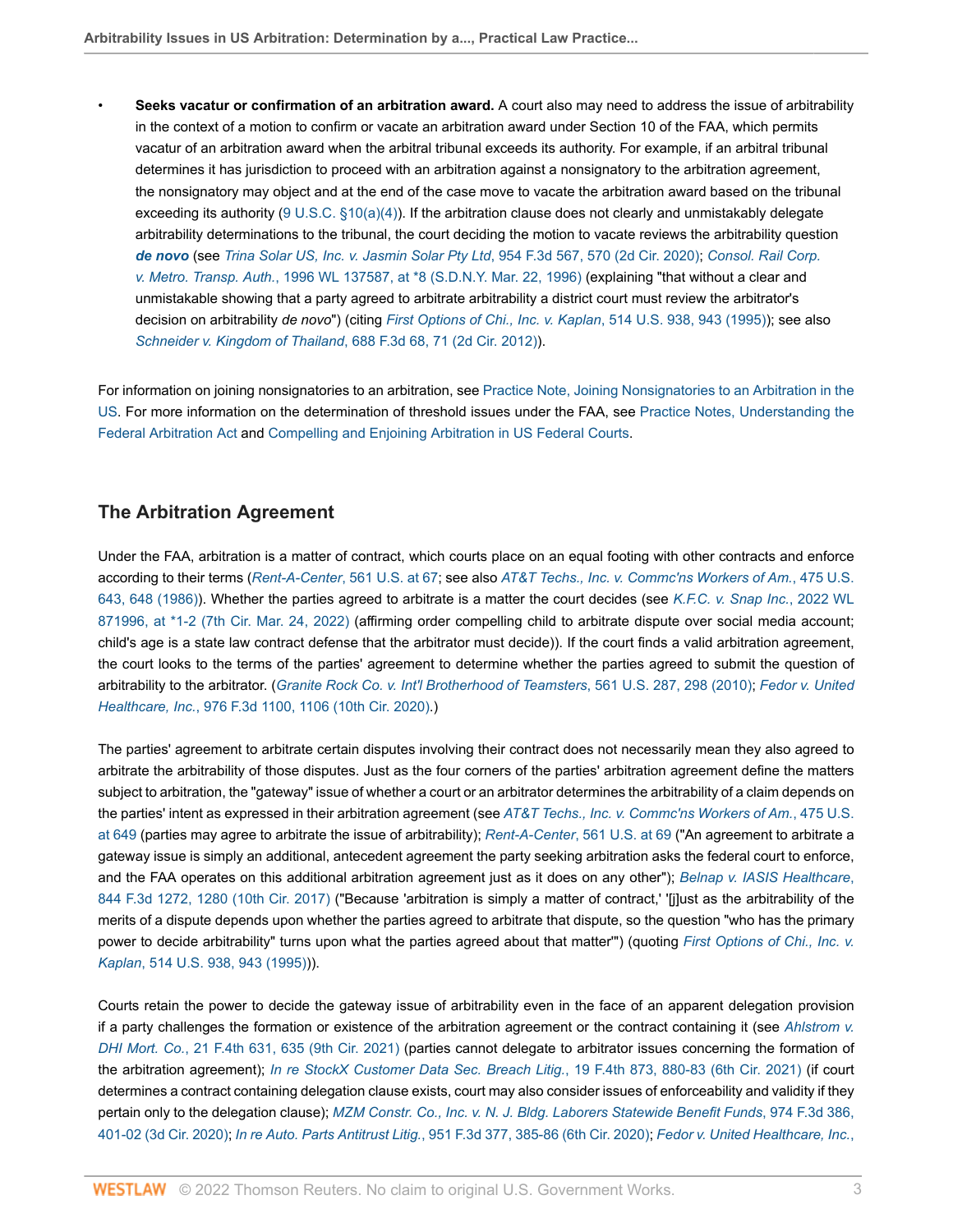[976 F.3d 1100, 1104 \(10th Cir. 2020\)](http://www.westlaw.com/Link/Document/FullText?findType=Y&serNum=2051861763&pubNum=0000506&originatingDoc=I80b60e2fc39f11e698dc8b09b4f043e0&refType=RP&fi=co_pp_sp_506_1104&originationContext=document&vr=3.0&rs=cblt1.0&transitionType=PLDocumentLink&billingHash=B42141CE829E131C2DAC0A22605E82436B02E2125787C71E4E01D07946C15EBD&contextData=(sc.Default)#co_pp_sp_506_1104); *[Berkeley Cty. Sch. Dist. v. Hub Int'l Ltd.](http://www.westlaw.com/Link/Document/FullText?findType=Y&serNum=2049772324&pubNum=0000506&originatingDoc=I80b60e2fc39f11e698dc8b09b4f043e0&refType=RP&fi=co_pp_sp_506_234&originationContext=document&vr=3.0&rs=cblt1.0&transitionType=PLDocumentLink&billingHash=EA3C9E59685741B688A3DAD59F839B1FD2391EC6B895388F9D08CFFDFA8B5FDB&contextData=(sc.Default)#co_pp_sp_506_234)*, 944 F.3d 225, 234 (4th Cir. 2019); *[Edwards](http://www.westlaw.com/Link/Document/FullText?findType=Y&serNum=2044404015&pubNum=0000506&originatingDoc=I80b60e2fc39f11e698dc8b09b4f043e0&refType=RP&fi=co_pp_sp_506_744&originationContext=document&vr=3.0&rs=cblt1.0&transitionType=PLDocumentLink&billingHash=02F196BDE0E977D327C13B50FCDCD1AAEE918477FC860904F69E76EEADF122F1&contextData=(sc.Default)#co_pp_sp_506_744) v. Doordash, Inc.*[, 888 F.3d 738, 744 \(5th Cir. 2018\)\)](http://www.westlaw.com/Link/Document/FullText?findType=Y&serNum=2044404015&pubNum=0000506&originatingDoc=I80b60e2fc39f11e698dc8b09b4f043e0&refType=RP&fi=co_pp_sp_506_744&originationContext=document&vr=3.0&rs=cblt1.0&transitionType=PLDocumentLink&billingHash=02F196BDE0E977D327C13B50FCDCD1AAEE918477FC860904F69E76EEADF122F1&contextData=(sc.Default)#co_pp_sp_506_744).

### <span id="page-3-0"></span>**Judicial Review of Arbitrability**

The question of whether the parties agreed to submit their dispute to arbitration generally is an issue for judicial determination that a court must decide (see *[Howsam v. Dean Witter Reynolds, Inc.](http://www.westlaw.com/Link/Document/FullText?findType=Y&serNum=2002764894&pubNum=0000780&originatingDoc=I80b60e2fc39f11e698dc8b09b4f043e0&refType=RP&fi=co_pp_sp_780_84&originationContext=document&vr=3.0&rs=cblt1.0&transitionType=PLDocumentLink&billingHash=443659899DAC54ACC341F8CFDC01B43D34A8836D74681B946C5B79F9CCC2E0F0&contextData=(sc.Default)#co_pp_sp_780_84)*, 537 U.S. 79, 84 (2002) (a "gateway" dispute about whether the parties are bound by an arbitration clause raises an issue of arbitrability that a court must decide); and see *[First Options of Chi.](http://www.westlaw.com/Link/Document/FullText?findType=Y&serNum=1995112780&pubNum=0000780&originatingDoc=I80b60e2fc39f11e698dc8b09b4f043e0&refType=RP&fi=co_pp_sp_780_944&originationContext=document&vr=3.0&rs=cblt1.0&transitionType=PLDocumentLink&billingHash=3AC5CB12BA7D2B400FD15FE61C3C5D60808A84F89FCF1E05159414C150052076&contextData=(sc.Default)#co_pp_sp_780_944)*, 514 U.S. at 944; *[AT&T Techs., Inc.](http://www.westlaw.com/Link/Document/FullText?findType=Y&serNum=1986117815&pubNum=0000780&originatingDoc=I80b60e2fc39f11e698dc8b09b4f043e0&refType=RP&fi=co_pp_sp_780_649&originationContext=document&vr=3.0&rs=cblt1.0&transitionType=PLDocumentLink&billingHash=A0A1ED2D551D4ED9F227639FD1301DBBE220C2F6F19EA74D9FEE93D360B457BF&contextData=(sc.Default)#co_pp_sp_780_649)*, 475 U.S. at 649); *[Energy Ventures Mgmt, L.L.C. v. United Energy](http://www.westlaw.com/Link/Document/FullText?findType=Y&serNum=2053717224&pubNum=0000506&originatingDoc=I80b60e2fc39f11e698dc8b09b4f043e0&refType=RP&fi=co_pp_sp_506_263&originationContext=document&vr=3.0&rs=cblt1.0&transitionType=PLDocumentLink&billingHash=C5DF888051F36D8EB0084707F4753F1AACCA51AF11202BBD63E03C423B3C68F2&contextData=(sc.Default)#co_pp_sp_506_263) Grp., Ltd.*[, 999 F.3d 257, 263-65 \(5th Cir. 2021\)](http://www.westlaw.com/Link/Document/FullText?findType=Y&serNum=2053717224&pubNum=0000506&originatingDoc=I80b60e2fc39f11e698dc8b09b4f043e0&refType=RP&fi=co_pp_sp_506_263&originationContext=document&vr=3.0&rs=cblt1.0&transitionType=PLDocumentLink&billingHash=C5DF888051F36D8EB0084707F4753F1AACCA51AF11202BBD63E03C423B3C68F2&contextData=(sc.Default)#co_pp_sp_506_263) (reversing district court order compelling arbitration; arbitration agreement did not contract around presumption that court determines whether plaintiff's litigation conduct waived arbitration)). Some state arbitration statutes codify this approach ([§ 682.02, Fla. Stat](http://www.westlaw.com/Link/Document/FullText?findType=L&pubNum=1000006&cite=FLSTS682.02&originatingDoc=I80b60e2fc39f11e698dc8b09b4f043e0&refType=LQ&originationContext=document&vr=3.0&rs=cblt1.0&transitionType=PLDocumentLink&billingHash=C141605F9E887ADD56380E9157983CAAA0D14A58B71E8460A8CF78A4F3B4CCE8&contextData=(sc.Default)). (requiring the court to determine whether the existence of an arbitration agreement and whether it covers the parties' dispute)). Courts use a two-step inquiry to determine the issue of whether the parties agreed to arbitrate the issue of arbitrability. The court first determines if the parties have a valid arbitration agreement, and if so, the court determines whether the parties' agreement includes having the arbitrator determine arbitrability. (See *McKenzie v. Brannan*[, 19 F.4th 8, 16-20 \(1st Cir. 2021\)](http://www.westlaw.com/Link/Document/FullText?findType=Y&serNum=2054944782&pubNum=0008173&originatingDoc=I80b60e2fc39f11e698dc8b09b4f043e0&refType=RP&fi=co_pp_sp_8173_16&originationContext=document&vr=3.0&rs=cblt1.0&transitionType=PLDocumentLink&billingHash=9C3E4752C6777EF64515B124B6B7CC3000035AE5EDE3C3DB11EB088DC612CFBD&contextData=(sc.Default)#co_pp_sp_8173_16); *[Robinson v. Home Owners Mgt. Enter.,](http://www.westlaw.com/Link/Document/FullText?findType=Y&serNum=2049675335&pubNum=0004644&originatingDoc=I80b60e2fc39f11e698dc8b09b4f043e0&refType=RP&fi=co_pp_sp_4644_531&originationContext=document&vr=3.0&rs=cblt1.0&transitionType=PLDocumentLink&billingHash=9E225D7B0A4C8A4FDAEDCCE8FD300B5A9C924EC45947BA7F5D42C397BB8899E0&contextData=(sc.Default)#co_pp_sp_4644_531) Inc.*[, 590 S.W.3d 518, 531-32 \(Tex. 2019\)](http://www.westlaw.com/Link/Document/FullText?findType=Y&serNum=2049675335&pubNum=0004644&originatingDoc=I80b60e2fc39f11e698dc8b09b4f043e0&refType=RP&fi=co_pp_sp_4644_531&originationContext=document&vr=3.0&rs=cblt1.0&transitionType=PLDocumentLink&billingHash=9E225D7B0A4C8A4FDAEDCCE8FD300B5A9C924EC45947BA7F5D42C397BB8899E0&contextData=(sc.Default)#co_pp_sp_4644_531) (construing the FAA); *Revis v. Schwartz*[, 140 N.Y.S.3d 68, 73-75 \(2d Dep't 2020\)](http://www.westlaw.com/Link/Document/FullText?findType=Y&serNum=2052658062&pubNum=0007980&originatingDoc=I80b60e2fc39f11e698dc8b09b4f043e0&refType=RP&fi=co_pp_sp_7980_73&originationContext=document&vr=3.0&rs=cblt1.0&transitionType=PLDocumentLink&billingHash=84F90A00E27211C2B02D67C2D66EEBC7E3B6A1627036C3FE1C1E7C67A463021E&contextData=(sc.Default)#co_pp_sp_7980_73) (construing the FAA and New York arbitration law), aff'd [2022 WL 801429 \(N.Y. Mar. 17, 2022\);](http://www.westlaw.com/Link/Document/FullText?findType=Y&serNum=2055733994&pubNum=0000999&originatingDoc=I80b60e2fc39f11e698dc8b09b4f043e0&refType=RP&originationContext=document&vr=3.0&rs=cblt1.0&transitionType=PLDocumentLink&billingHash=980C47A66013BD338F57387185F11B10317B47D807B566735A2D470A9E6ECE44&contextData=(sc.Default)) *[Lloyd's Syndicate 457 v.](http://www.westlaw.com/Link/Document/FullText?findType=Y&serNum=2048054874&pubNum=0000506&originatingDoc=I80b60e2fc39f11e698dc8b09b4f043e0&refType=RP&fi=co_pp_sp_506_514&originationContext=document&vr=3.0&rs=cblt1.0&transitionType=PLDocumentLink&billingHash=D08F3F5B4A75F8C9D2807078ABA5DF457D63FC089B00E19505B4E7871AD8A96C&contextData=(sc.Default)#co_pp_sp_506_514) FloaTec, L.L.C.*[, 921 F.3d 508, 514 \(5th Cir. 2019\)](http://www.westlaw.com/Link/Document/FullText?findType=Y&serNum=2048054874&pubNum=0000506&originatingDoc=I80b60e2fc39f11e698dc8b09b4f043e0&refType=RP&fi=co_pp_sp_506_514&originationContext=document&vr=3.0&rs=cblt1.0&transitionType=PLDocumentLink&billingHash=D08F3F5B4A75F8C9D2807078ABA5DF457D63FC089B00E19505B4E7871AD8A96C&contextData=(sc.Default)#co_pp_sp_506_514).)

When deciding whether the parties agreed to arbitrate a matter (including arbitrability), courts generally apply ordinary statelaw principles governing the formation of contracts. However, courts may not assume that the parties agreed to arbitrate arbitrability unless there is clear and unmistakable evidence that they did so. Under this approach, courts generally determine arbitrability if either:

- The parties do not agree that an arbitrator must decide the issue.
- The parties' agreement is silent on whether a court or an arbitrator decides issues of arbitrability.

(See *First Options of Chi.*[, 514 U.S. at 944-45;](http://www.westlaw.com/Link/Document/FullText?findType=Y&serNum=1995112780&pubNum=0000780&originatingDoc=I80b60e2fc39f11e698dc8b09b4f043e0&refType=RP&fi=co_pp_sp_780_944&originationContext=document&vr=3.0&rs=cblt1.0&transitionType=PLDocumentLink&billingHash=3AC5CB12BA7D2B400FD15FE61C3C5D60808A84F89FCF1E05159414C150052076&contextData=(sc.Default)#co_pp_sp_780_944) *[Biller v. S-H OpCo Greenwich Bay Manor, LLC](http://www.westlaw.com/Link/Document/FullText?findType=Y&serNum=2051205095&pubNum=0000506&originatingDoc=I80b60e2fc39f11e698dc8b09b4f043e0&refType=RP&fi=co_pp_sp_506_509&originationContext=document&vr=3.0&rs=cblt1.0&transitionType=PLDocumentLink&billingHash=15CBA2B9F709B2916A471E838B3FC9482269AC8ED911ADC185512B4A216FC3B9&contextData=(sc.Default)#co_pp_sp_506_509)*, 961 F.3d 502, 509 (1st Cir. [2020\)](http://www.westlaw.com/Link/Document/FullText?findType=Y&serNum=2051205095&pubNum=0000506&originatingDoc=I80b60e2fc39f11e698dc8b09b4f043e0&refType=RP&fi=co_pp_sp_506_509&originationContext=document&vr=3.0&rs=cblt1.0&transitionType=PLDocumentLink&billingHash=15CBA2B9F709B2916A471E838B3FC9482269AC8ED911ADC185512B4A216FC3B9&contextData=(sc.Default)#co_pp_sp_506_509).)

Courts that have considered the question have determined that the availability of class arbitration is an issue for the court, not an arbitrator, to determine (see *20/20 Comms., Inc. v. Crawford*[, 930 F.3d 715, 718-19 \(5th Cir. 2019\);](http://www.westlaw.com/Link/Document/FullText?findType=Y&serNum=2048741799&pubNum=0000506&originatingDoc=I80b60e2fc39f11e698dc8b09b4f043e0&refType=RP&fi=co_pp_sp_506_718&originationContext=document&vr=3.0&rs=cblt1.0&transitionType=PLDocumentLink&billingHash=E1045153EE2E38F88803523E52C7604ABBCAB942EE97A9E2E369BDA195325B70&contextData=(sc.Default)#co_pp_sp_506_718) *[Herrington v.](http://www.westlaw.com/Link/Document/FullText?findType=Y&serNum=2045822254&pubNum=0000506&originatingDoc=I80b60e2fc39f11e698dc8b09b4f043e0&refType=RP&fi=co_pp_sp_506_508&originationContext=document&vr=3.0&rs=cblt1.0&transitionType=PLDocumentLink&billingHash=4127044BCE17470E58E938829123C2D67F83D5730798157F1C03747ABCA9C7AF&contextData=(sc.Default)#co_pp_sp_506_508) Waterstone Morg. Corp.*[, 907 F.3d 502, 508-09 \(7th Cir. 2018\);](http://www.westlaw.com/Link/Document/FullText?findType=Y&serNum=2045822254&pubNum=0000506&originatingDoc=I80b60e2fc39f11e698dc8b09b4f043e0&refType=RP&fi=co_pp_sp_506_508&originationContext=document&vr=3.0&rs=cblt1.0&transitionType=PLDocumentLink&billingHash=4127044BCE17470E58E938829123C2D67F83D5730798157F1C03747ABCA9C7AF&contextData=(sc.Default)#co_pp_sp_506_508) *JPAY, Inc. v. Kobel*[, 904 F.3d 923, 936 \(11th Cir. 2018\);](http://www.westlaw.com/Link/Document/FullText?findType=Y&serNum=2045534842&pubNum=0000506&originatingDoc=I80b60e2fc39f11e698dc8b09b4f043e0&refType=RP&fi=co_pp_sp_506_936&originationContext=document&vr=3.0&rs=cblt1.0&transitionType=PLDocumentLink&billingHash=271D97BD27EA04A356018A33DE73707FEC8A79B0E1F9647E0852EB9A1A0EE418&contextData=(sc.Default)#co_pp_sp_506_936) *[Catamaran Corp. v. Towncrest Pharmacy](http://www.westlaw.com/Link/Document/FullText?findType=Y&serNum=2042259183&pubNum=0000506&originatingDoc=I80b60e2fc39f11e698dc8b09b4f043e0&refType=RP&fi=co_pp_sp_506_972&originationContext=document&vr=3.0&rs=cblt1.0&transitionType=PLDocumentLink&billingHash=6E760BDC66C82A35201D6DC009C963C616D92596DD68F65C7751A9A5FB16B981&contextData=(sc.Default)#co_pp_sp_506_972)*, 864 F.3d 966, 972-73 (8th Cir. 2017); *[Del Webb Comm's v. Carlson](http://www.westlaw.com/Link/Document/FullText?findType=Y&serNum=2038549673&pubNum=0000506&originatingDoc=I80b60e2fc39f11e698dc8b09b4f043e0&refType=RP&fi=co_pp_sp_506_877&originationContext=document&vr=3.0&rs=cblt1.0&transitionType=PLDocumentLink&billingHash=3EBDC6C3A030E258EB175FD29CCA55E603E7A1AA334F705EFE2200024E72B13A&contextData=(sc.Default)#co_pp_sp_506_877)*, 817 F.3d 867, [877 \(1st Cir. 2016\);](http://www.westlaw.com/Link/Document/FullText?findType=Y&serNum=2038549673&pubNum=0000506&originatingDoc=I80b60e2fc39f11e698dc8b09b4f043e0&refType=RP&fi=co_pp_sp_506_877&originationContext=document&vr=3.0&rs=cblt1.0&transitionType=PLDocumentLink&billingHash=3EBDC6C3A030E258EB175FD29CCA55E603E7A1AA334F705EFE2200024E72B13A&contextData=(sc.Default)#co_pp_sp_506_877) *Opalinski v. Robert Half Intern., Inc*[., 761 F.3d 326, 333-34 \(3d Cir. 2014\);](http://www.westlaw.com/Link/Document/FullText?findType=Y&serNum=2033934549&pubNum=0000506&originatingDoc=I80b60e2fc39f11e698dc8b09b4f043e0&refType=RP&fi=co_pp_sp_506_333&originationContext=document&vr=3.0&rs=cblt1.0&transitionType=PLDocumentLink&billingHash=76609D54660A9DA7791448B2FF24B57F2F1A2636658950319A273C244DE3C9A1&contextData=(sc.Default)#co_pp_sp_506_333) *[LexisNexis Div. v. Crockett](http://www.westlaw.com/Link/Document/FullText?findType=Y&serNum=2031902743&pubNum=0000506&originatingDoc=I80b60e2fc39f11e698dc8b09b4f043e0&refType=RP&fi=co_pp_sp_506_598&originationContext=document&vr=3.0&rs=cblt1.0&transitionType=PLDocumentLink&billingHash=990270806AF5D8239D15EFA081D1BDC1B4611E3754DD2789467530677C65A981&contextData=(sc.Default)#co_pp_sp_506_598)*, [734 F.3d 594, 598-99 \(6th Cir. 2013\)\)](http://www.westlaw.com/Link/Document/FullText?findType=Y&serNum=2031902743&pubNum=0000506&originatingDoc=I80b60e2fc39f11e698dc8b09b4f043e0&refType=RP&fi=co_pp_sp_506_598&originationContext=document&vr=3.0&rs=cblt1.0&transitionType=PLDocumentLink&billingHash=990270806AF5D8239D15EFA081D1BDC1B4611E3754DD2789467530677C65A981&contextData=(sc.Default)#co_pp_sp_506_598). However, the arbitrator decides the availability of class arbitration where the parties clearly and unmistakably agree the arbitrator decides all questions of arbitrability, including the specific question of whether they agreed to class arbitration (see *Spirit Airlines, Inc. v. Maizes*[, 899 F.3d 1230, 1232-33 \(11th Cir. 2018\);](http://www.westlaw.com/Link/Document/FullText?findType=Y&serNum=2045280819&pubNum=0000506&originatingDoc=I80b60e2fc39f11e698dc8b09b4f043e0&refType=RP&fi=co_pp_sp_506_1232&originationContext=document&vr=3.0&rs=cblt1.0&transitionType=PLDocumentLink&billingHash=6942D5B72ED1414F8B6340B66CAD1DE3C4999514C60B2DA1823CB563CEF5CECD&contextData=(sc.Default)#co_pp_sp_506_1232) *[Catamaran](http://www.westlaw.com/Link/Document/FullText?findType=Y&serNum=2042259183&pubNum=0000506&originatingDoc=I80b60e2fc39f11e698dc8b09b4f043e0&refType=RP&fi=co_pp_sp_506_973&originationContext=document&vr=3.0&rs=cblt1.0&transitionType=PLDocumentLink&billingHash=6E760BDC66C82A35201D6DC009C963C616D92596DD68F65C7751A9A5FB16B981&contextData=(sc.Default)#co_pp_sp_506_973) Corp.*[, 864 F.3d at 973](http://www.westlaw.com/Link/Document/FullText?findType=Y&serNum=2042259183&pubNum=0000506&originatingDoc=I80b60e2fc39f11e698dc8b09b4f043e0&refType=RP&fi=co_pp_sp_506_973&originationContext=document&vr=3.0&rs=cblt1.0&transitionType=PLDocumentLink&billingHash=6E760BDC66C82A35201D6DC009C963C616D92596DD68F65C7751A9A5FB16B981&contextData=(sc.Default)#co_pp_sp_506_973)). Some circuit courts have held that an arbitration agreement's incorporation of institutional rules that empower the arbitrator to determine arbitrability constitutes clear and unmistakable evidence the parties agreed the arbitrator decides class arbitrability (see *Jpay, Inc.*[, 904 F.3d at 937;](http://www.westlaw.com/Link/Document/FullText?findType=Y&serNum=2045534842&pubNum=0000506&originatingDoc=I80b60e2fc39f11e698dc8b09b4f043e0&refType=RP&fi=co_pp_sp_506_937&originationContext=document&vr=3.0&rs=cblt1.0&transitionType=PLDocumentLink&billingHash=271D97BD27EA04A356018A33DE73707FEC8A79B0E1F9647E0852EB9A1A0EE418&contextData=(sc.Default)#co_pp_sp_506_937) *[Wells Fargo Advisors, LLC v. Sappington](http://www.westlaw.com/Link/Document/FullText?findType=Y&serNum=2043953372&pubNum=0000506&originatingDoc=I80b60e2fc39f11e698dc8b09b4f043e0&refType=RP&fi=co_pp_sp_506_396&originationContext=document&vr=3.0&rs=cblt1.0&transitionType=PLDocumentLink&billingHash=9A1D7068124F907DA4B0B494EEF1B5894BF4D184B5B0146CB1FB288B341F519E&contextData=(sc.Default)#co_pp_sp_506_396)*, 884 F.3d 392, [396-97 & n.2 \(2d Cir. 2018\)](http://www.westlaw.com/Link/Document/FullText?findType=Y&serNum=2043953372&pubNum=0000506&originatingDoc=I80b60e2fc39f11e698dc8b09b4f043e0&refType=RP&fi=co_pp_sp_506_396&originationContext=document&vr=3.0&rs=cblt1.0&transitionType=PLDocumentLink&billingHash=9A1D7068124F907DA4B0B494EEF1B5894BF4D184B5B0146CB1FB288B341F519E&contextData=(sc.Default)#co_pp_sp_506_396); see also *Shivkov v. Artex Risk Solutions, Inc.*[, 974 F.3d 1051, 1068 \(9th Cir. 2020\)](http://www.westlaw.com/Link/Document/FullText?findType=Y&serNum=2051809379&pubNum=0000506&originatingDoc=I80b60e2fc39f11e698dc8b09b4f043e0&refType=RP&fi=co_pp_sp_506_1068&originationContext=document&vr=3.0&rs=cblt1.0&transitionType=PLDocumentLink&billingHash=538229B8C776683F01486E494154D2103D627EE39BFF539633DB8F8973D67B0F&contextData=(sc.Default)#co_pp_sp_506_1068) (noting the circuit split); see [Implied Delegation Provisions](#page-5-0)).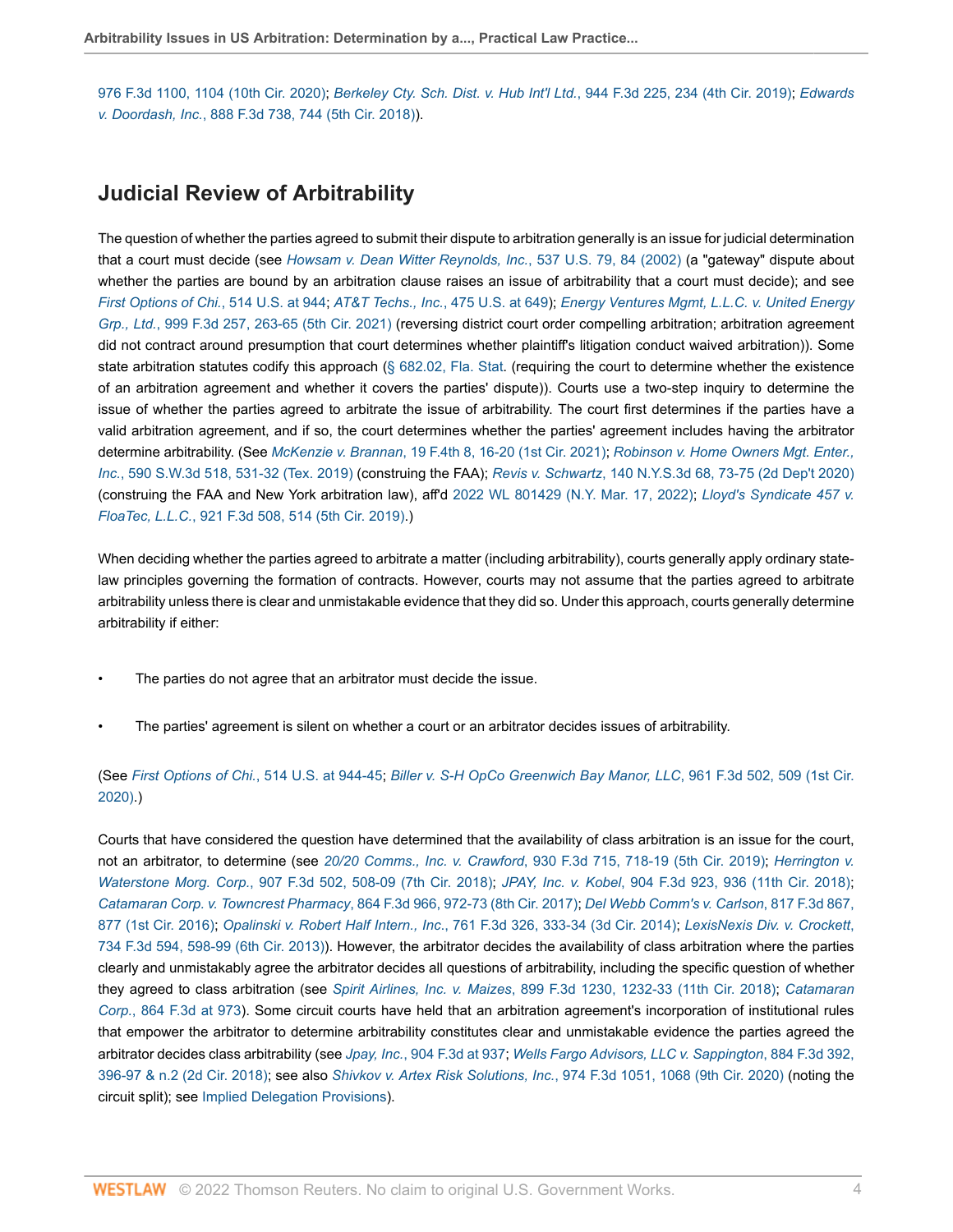On April 24, 2019, the US Supreme Court decided the question left open by *[Stolt–Nielsen S.A. v. AnimalFeeds Int'l Corp.](http://www.westlaw.com/Link/Document/FullText?findType=Y&serNum=2021840752&pubNum=0000780&originatingDoc=I80b60e2fc39f11e698dc8b09b4f043e0&refType=RP&originationContext=document&vr=3.0&rs=cblt1.0&transitionType=PLDocumentLink&billingHash=2F192F669F09483F791256AA153ACDEFC8D9CF2E433D17DC770919FEEE6CB71D&contextData=(sc.Default))* [\(559 U.S. 662 \(2010\)](http://www.westlaw.com/Link/Document/FullText?findType=Y&serNum=2021840752&pubNum=0000780&originatingDoc=I80b60e2fc39f11e698dc8b09b4f043e0&refType=RP&originationContext=document&vr=3.0&rs=cblt1.0&transitionType=PLDocumentLink&billingHash=2F192F669F09483F791256AA153ACDEFC8D9CF2E433D17DC770919FEEE6CB71D&contextData=(sc.Default))) and *[Oxford Health Plans LLC v. Sutter](http://www.westlaw.com/Link/Document/FullText?findType=Y&serNum=2030688837&pubNum=0000780&originatingDoc=I80b60e2fc39f11e698dc8b09b4f043e0&refType=RP&originationContext=document&vr=3.0&rs=cblt1.0&transitionType=PLDocumentLink&billingHash=77A725E5EA0F9F2E2B8095996CD738DBAE9C70CB94BC6D81CF8F4337734D9411&contextData=(sc.Default))* (569 U.S. 564 (2013)), holding that courts may not infer from an ambiguous agreement that parties have consented to arbitrate on a class-wide basis (*[Lamps Plus, Inc. v. Varela](http://www.westlaw.com/Link/Document/FullText?findType=Y&serNum=2048095537&pubNum=0000708&originatingDoc=I80b60e2fc39f11e698dc8b09b4f043e0&refType=RP&fi=co_pp_sp_708_1417&originationContext=document&vr=3.0&rs=cblt1.0&transitionType=PLDocumentLink&billingHash=3790A4157A42A428F93CC15A141BB71C7390D227B51CE5753BC3EE41462CFCB3&contextData=(sc.Default)#co_pp_sp_708_1417)*, 139 [S. Ct. 1407, 1417-18 \(2019\)](http://www.westlaw.com/Link/Document/FullText?findType=Y&serNum=2048095537&pubNum=0000708&originatingDoc=I80b60e2fc39f11e698dc8b09b4f043e0&refType=RP&fi=co_pp_sp_708_1417&originationContext=document&vr=3.0&rs=cblt1.0&transitionType=PLDocumentLink&billingHash=3790A4157A42A428F93CC15A141BB71C7390D227B51CE5753BC3EE41462CFCB3&contextData=(sc.Default)#co_pp_sp_708_1417)).

For more information on class arbitration, see [Class Arbitration Waivers in the US: Case Tracker](http://www.westlaw.com/Document/Id249cbde1c9611e38578f7ccc38dcbee/View/FullText.html?originationContext=document&vr=3.0&rs=cblt1.0&transitionType=DocumentItem&contextData=(sc.Default)).

## <span id="page-4-0"></span>**Delegating Arbitrability to the Arbitrator**

If the parties want the arbitrator to decide issues of arbitrability instead of the court, the parties must express that intent "clearly and unmistakably" in their arbitration agreement (see *[First Options of Chi.](http://www.westlaw.com/Link/Document/FullText?findType=Y&serNum=1995112780&pubNum=0000780&originatingDoc=I80b60e2fc39f11e698dc8b09b4f043e0&refType=RP&fi=co_pp_sp_780_944&originationContext=document&vr=3.0&rs=cblt1.0&transitionType=PLDocumentLink&billingHash=3AC5CB12BA7D2B400FD15FE61C3C5D60808A84F89FCF1E05159414C150052076&contextData=(sc.Default)#co_pp_sp_780_944)*, 514 U.S. at 944).

What constitutes clear and unmistakable evidence varies significantly by jurisdiction in the US. Depending on the jurisdiction, parties can clearly and unmistakably delegate arbitrability to the arbitrator by including in their arbitration agreement:

- An express provision delegating questions of arbitrability to the arbitrator.
- Broad language requiring arbitration of "any and all" disputes between the parties.
- An agreement to arbitrate under institutional rules that empower tribunals to determine challenges to their own jurisdiction.

That a party raises an arbitrability objection with the arbitrator does **not** constitute clear and unmistakable evidence of the party's intent to delegate arbitrability determinations to the arbitrator (see *[First Options of Chic., Inc.](http://www.westlaw.com/Link/Document/FullText?findType=Y&serNum=1995112780&pubNum=0000780&originatingDoc=I80b60e2fc39f11e698dc8b09b4f043e0&refType=RP&fi=co_pp_sp_780_946&originationContext=document&vr=3.0&rs=cblt1.0&transitionType=PLDocumentLink&billingHash=3AC5CB12BA7D2B400FD15FE61C3C5D60808A84F89FCF1E05159414C150052076&contextData=(sc.Default)#co_pp_sp_780_946)*, 514 U.S. at 946 ("merely arguing the arbitrability issue to an arbitrator does not indicate a clear willingness to arbitrate that issue, i.e., a willingness to be effectively bound by the arbitrator's decision on that point"); see also *Trina Solar,* [229 F. Supp. 3d 176, 184 \(S.D.N.Y.](http://www.westlaw.com/Link/Document/FullText?findType=Y&serNum=2040784418&pubNum=0007903&originatingDoc=I80b60e2fc39f11e698dc8b09b4f043e0&refType=RP&fi=co_pp_sp_7903_184&originationContext=document&vr=3.0&rs=cblt1.0&transitionType=PLDocumentLink&billingHash=82FEF3762496B3749E32A3E00D11DDC6E87F204E3F8193A79F5F8078F1E38143&contextData=(sc.Default)#co_pp_sp_7903_184) [2017\)](http://www.westlaw.com/Link/Document/FullText?findType=Y&serNum=2040784418&pubNum=0007903&originatingDoc=I80b60e2fc39f11e698dc8b09b4f043e0&refType=RP&fi=co_pp_sp_7903_184&originationContext=document&vr=3.0&rs=cblt1.0&transitionType=PLDocumentLink&billingHash=82FEF3762496B3749E32A3E00D11DDC6E87F204E3F8193A79F5F8078F1E38143&contextData=(sc.Default)#co_pp_sp_7903_184) (rev'd on other grounds, [954 F.3d 567 \(2d Cir. 2020\)](http://www.westlaw.com/Link/Document/FullText?findType=Y&serNum=2050691688&pubNum=0000506&originatingDoc=I80b60e2fc39f11e698dc8b09b4f043e0&refType=RP&originationContext=document&vr=3.0&rs=cblt1.0&transitionType=PLDocumentLink&billingHash=50CA0C817853015BF2EA23C6EE062290A6BD61DEE41644A994E4D384172CC8A1&contextData=(sc.Default))).

Where the parties' agreement delegates arbitrability to the arbitrator, the court enforces that agreement by deferring to the arbitrator to resolve the issue (see *[Henry Schein, Inc. v. Archer & White Sales, Inc.](http://www.westlaw.com/Link/Document/FullText?findType=Y&serNum=2047281660&pubNum=0000708&originatingDoc=I80b60e2fc39f11e698dc8b09b4f043e0&refType=RP&fi=co_pp_sp_708_530&originationContext=document&vr=3.0&rs=cblt1.0&transitionType=PLDocumentLink&billingHash=2044F61555475581333BBC9D8C484E84FE1AB1B581D19432294B54648805EAA4&contextData=(sc.Default)#co_pp_sp_708_530)*, 139 S. Ct. 524, 530-31 (2019); *[Oxford](http://www.westlaw.com/Link/Document/FullText?findType=Y&serNum=2030688837&pubNum=0000780&originatingDoc=I80b60e2fc39f11e698dc8b09b4f043e0&refType=RP&fi=co_pp_sp_780_569&originationContext=document&vr=3.0&rs=cblt1.0&transitionType=PLDocumentLink&billingHash=77A725E5EA0F9F2E2B8095996CD738DBAE9C70CB94BC6D81CF8F4337734D9411&contextData=(sc.Default)#co_pp_sp_780_569) Health Plans LLC v. Sutter*[, 569 U.S. 564, 569 \(2013\)](http://www.westlaw.com/Link/Document/FullText?findType=Y&serNum=2030688837&pubNum=0000780&originatingDoc=I80b60e2fc39f11e698dc8b09b4f043e0&refType=RP&fi=co_pp_sp_780_569&originationContext=document&vr=3.0&rs=cblt1.0&transitionType=PLDocumentLink&billingHash=77A725E5EA0F9F2E2B8095996CD738DBAE9C70CB94BC6D81CF8F4337734D9411&contextData=(sc.Default)#co_pp_sp_780_569); *[E. Associated Coal Corp. v. Mine Workers](http://www.westlaw.com/Link/Document/FullText?findType=Y&serNum=2000621001&pubNum=0000780&originatingDoc=I80b60e2fc39f11e698dc8b09b4f043e0&refType=RP&fi=co_pp_sp_780_62&originationContext=document&vr=3.0&rs=cblt1.0&transitionType=PLDocumentLink&billingHash=EF843DFCC4E2C6D6FC8F533081D3C78D02206CE66C5248E08D6424F448310857&contextData=(sc.Default)#co_pp_sp_780_62)*, 531 U.S. 57, 62 (2000) (where parties send a matter to arbitration, a court will set aside the "arbitrator's interpretation of what their agreement means only in rare instances"); see also *[Hall Street Assocs., L.L.C. v. Mattel, Inc.](http://www.westlaw.com/Link/Document/FullText?findType=Y&serNum=2015553668&pubNum=0000780&originatingDoc=I80b60e2fc39f11e698dc8b09b4f043e0&refType=RP&fi=co_pp_sp_780_588&originationContext=document&vr=3.0&rs=cblt1.0&transitionType=PLDocumentLink&billingHash=AC35F6ED31A24662319E64260D92EF8C75B3AB89D9FE8C637BAE04A62F60D98E&contextData=(sc.Default)#co_pp_sp_780_588)*, 552 U.S. 576, 588 (2008) (on matters committed to arbitration, the FAA permits only the "limited review needed to maintain arbitration's essential virtue of resolving disputes straightaway" and to prevent it from becoming a mere "prelude to a more cumbersome and time-consuming judicial review process")).

### <span id="page-4-1"></span>**Express Delegation Provisions**

The most straightforward way for parties to evidence their intent to have the arbitrator determine gateway arbitrability issues is to include a provision in their arbitration agreement expressly saying so. For example, the provision may:

• Outline specific kinds of disputes the arbitrator may and may not hear.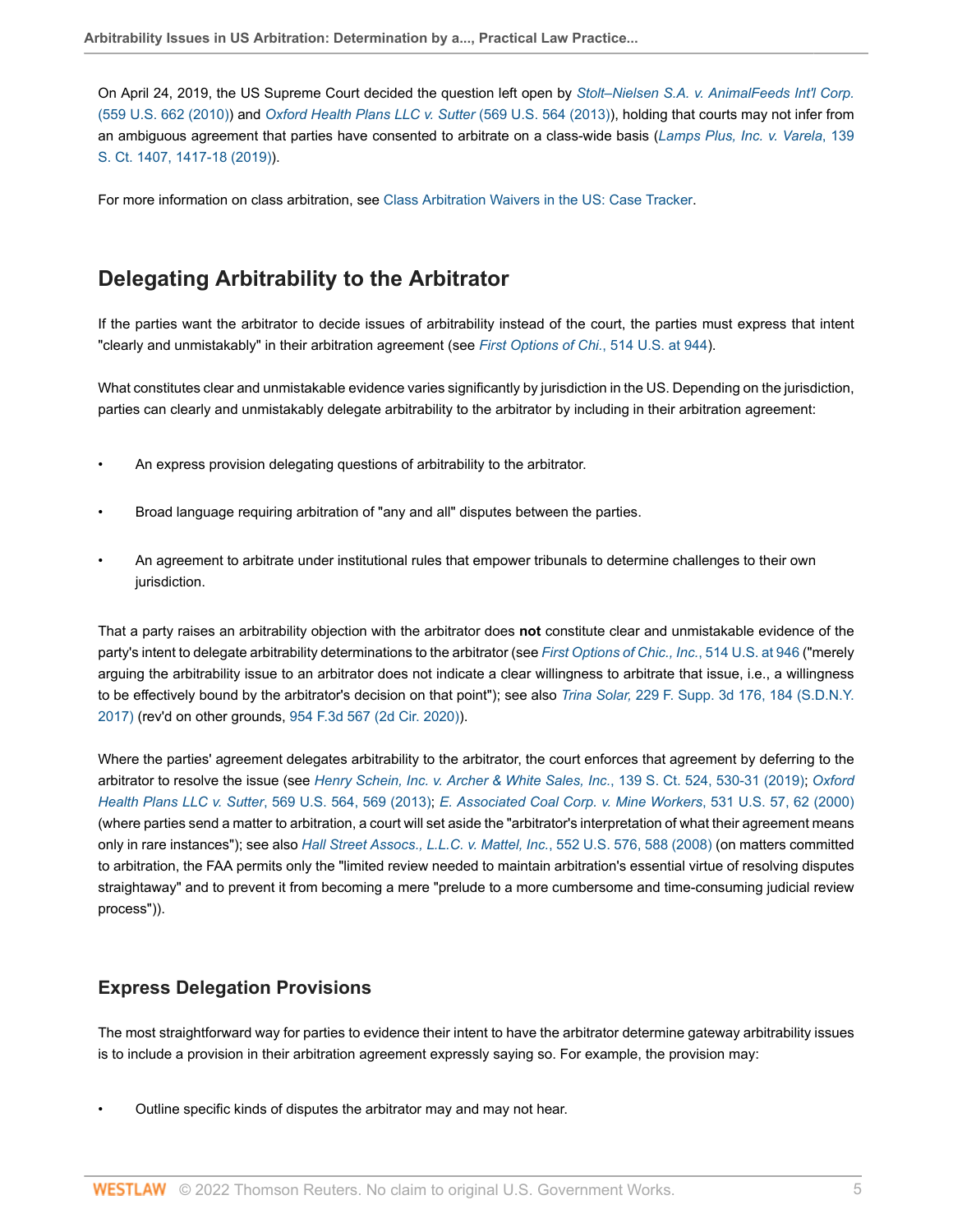• State simply that "the arbitrator is empowered to resolve all disputes, including disputes regarding their jurisdiction or the arbitrability of any claim."

(See, for example, *Bosse v. N.Y. Life Ins. Co.*[, 992 F.3d 20, 23 \(1st Cir. 2021\)](http://www.westlaw.com/Link/Document/FullText?findType=Y&serNum=2053351078&pubNum=0000506&originatingDoc=I80b60e2fc39f11e698dc8b09b4f043e0&refType=RP&fi=co_pp_sp_506_23&originationContext=document&vr=3.0&rs=cblt1.0&transitionType=PLDocumentLink&billingHash=50EC0647AA10AD8A0C593FFBF640E88C1D289FE939A71A262D4EDE194A2A06F2&contextData=(sc.Default)#co_pp_sp_506_23) (parties agreed that "any dispute, claim or controversy arising between them, including ... any dispute as to whether such [c]laim is arbitrable, shall be resolved by [ ] arbitration"); *Swiger v. Rosette*[, 989 F.3d 501, 503 \(6th Cir. 2021\)](http://www.westlaw.com/Link/Document/FullText?findType=Y&serNum=2053177101&pubNum=0000506&originatingDoc=I80b60e2fc39f11e698dc8b09b4f043e0&refType=RP&fi=co_pp_sp_506_503&originationContext=document&vr=3.0&rs=cblt1.0&transitionType=PLDocumentLink&billingHash=C6E3F784DE4B69C451A6881272C891B4AA5097F548701B5133B63C31E9B40E03&contextData=(sc.Default)#co_pp_sp_506_503) (parties agreed to arbitrate "any issue concerning the validity, enforceability, or scope" of their arbitration agreement); *Matter of Willis*[, 944 F.3d 577, 583 & n.19 \(5th Cir. 2019\)](http://www.westlaw.com/Link/Document/FullText?findType=Y&serNum=2049839839&pubNum=0000506&originatingDoc=I80b60e2fc39f11e698dc8b09b4f043e0&refType=RP&fi=co_pp_sp_506_583&originationContext=document&vr=3.0&rs=cblt1.0&transitionType=PLDocumentLink&billingHash=90A8AF0A489CB421447623639624FC8E8A2C462279F61B9FDC36D9E93C6116B6&contextData=(sc.Default)#co_pp_sp_506_583) (arbitrator to decide arbitrability where the parties agreed the arbitrator rules the arbitrability of any claim or counterclaim and the agreement applies to any dispute over where a claim must be arbitrated); *[Jones v. Waffle House, Inc.](http://www.westlaw.com/Link/Document/FullText?findType=Y&serNum=2042319140&pubNum=0000506&originatingDoc=I80b60e2fc39f11e698dc8b09b4f043e0&refType=RP&fi=co_pp_sp_506_1267&originationContext=document&vr=3.0&rs=cblt1.0&transitionType=PLDocumentLink&billingHash=636C547DF24E863D816FFB6199C04FDF38B98740EE7A5F2D9ED4FBCCF2801990&contextData=(sc.Default)#co_pp_sp_506_1267)*, 866 F.3d [1257, 1267 \(11th Cir. 2017\)](http://www.westlaw.com/Link/Document/FullText?findType=Y&serNum=2042319140&pubNum=0000506&originatingDoc=I80b60e2fc39f11e698dc8b09b4f043e0&refType=RP&fi=co_pp_sp_506_1267&originationContext=document&vr=3.0&rs=cblt1.0&transitionType=PLDocumentLink&billingHash=636C547DF24E863D816FFB6199C04FDF38B98740EE7A5F2D9ED4FBCCF2801990&contextData=(sc.Default)#co_pp_sp_506_1267) (clear and unmistakable delegation where parties' agreement stated "The Arbitrator, and not any federal, state, or local court or agency, shall have authority to resolve any dispute relating to the interpretation, applicability, enforceability or formation of this Agreement, including but not limited to any claim that all or any part of this Agreement is void or voidable."); *Momot v. Mastro*[, 652 F.3d 982, 988 \(9th Cir. 2011\)](http://www.westlaw.com/Link/Document/FullText?findType=Y&serNum=2025532094&pubNum=0000506&originatingDoc=I80b60e2fc39f11e698dc8b09b4f043e0&refType=RP&fi=co_pp_sp_506_988&originationContext=document&vr=3.0&rs=cblt1.0&transitionType=PLDocumentLink&billingHash=7847733F9F76481D9D6615A8C65A159236AA0CE206C3304EB0F0AAE17F4FEFAD&contextData=(sc.Default)#co_pp_sp_506_988) (clear and unmistakable delegation where agreement's arbitration clause required arbitration of any dispute that "arises out of or relates to this Agreement, the relationships that result from this Agreement, the breach of this Agreement or the validity or application of any of the provisions of this [arbitration clause]"); *Symonds v. Credico (USA) LLC*[, 2020 WL 7075028, at \\*4-5 \(D. Mass. Dec. 3, 2020\)](http://www.westlaw.com/Link/Document/FullText?findType=Y&serNum=2052505919&pubNum=0000999&originatingDoc=I80b60e2fc39f11e698dc8b09b4f043e0&refType=RP&fi=co_pp_sp_999_5&originationContext=document&vr=3.0&rs=cblt1.0&transitionType=PLDocumentLink&billingHash=0B0BC845DE2A12B840E4A114A87026D8AB91154BEB98806BD12767452657D9D7&contextData=(sc.Default)#co_pp_sp_999_5) (clear and unmistakable delegation where agreement provided that the arbitrator has exclusive authority to resolve any dispute relating to the interpretation, applicability, or enforceability of the arbitration agreement).)

Courts generally defer to the arbitrator to decide the issue of arbitrability if the provision clearly and unmistakably delegates the issue of arbitrability to the arbitrator (see *Mohamed v. Uber Techs., Inc.*[, 848 F.3d 1201, 1209 \(9th Cir. 2016\)](http://www.westlaw.com/Link/Document/FullText?findType=Y&serNum=2040637641&pubNum=0000506&originatingDoc=I80b60e2fc39f11e698dc8b09b4f043e0&refType=RP&fi=co_pp_sp_506_1209&originationContext=document&vr=3.0&rs=cblt1.0&transitionType=PLDocumentLink&billingHash=4ED9BADEE7B514D4C2F70F8BD3814C1578B9457DB600D032B6A2496C147E0411&contextData=(sc.Default)#co_pp_sp_506_1209) (reversing a district court's denial of a motion to compel arbitration and holding that under the parties' express provision in arbitration agreement, the arbitrator, not the court, must determine the enforceability of the arbitration agreement with a **[class action](http://www.westlaw.com/Document/I03f4dac7eee311e28578f7ccc38dcbee/View/FullText.html?originationContext=document&vr=3.0&rs=cblt1.0&transitionType=DocumentItem&contextData=(sc.Default))** waiver)).

Where a party challenges the validity of an arbitration clause and the delegation of arbitrability issues to the arbitrator, there is a circuit split on the issue of whether the court must consider the enforceability of the delegation provision first as a threshold matter. In the US Court of Appeals for the Ninth Circuit, the court must first determine whether the delegation provision is enforceable and, if it is, allow the arbitrator to determine whether the arbitration agreement as a whole is enforceable (*[Brice](http://www.westlaw.com/Link/Document/FullText?findType=Y&serNum=2054510484&pubNum=0008173&originatingDoc=I80b60e2fc39f11e698dc8b09b4f043e0&refType=RP&fi=co_pp_sp_8173_827&originationContext=document&vr=3.0&rs=cblt1.0&transitionType=PLDocumentLink&billingHash=CC1863496951E780442FC1B7FE240BC2CBE0E213FCAE094637685BB696B05B8B&contextData=(sc.Default)#co_pp_sp_8173_827) v. Plain Green, LLC*[, 13 F.4th 823, 827-32 \(9th Cir. 2021\)\)](http://www.westlaw.com/Link/Document/FullText?findType=Y&serNum=2054510484&pubNum=0008173&originatingDoc=I80b60e2fc39f11e698dc8b09b4f043e0&refType=RP&fi=co_pp_sp_8173_827&originationContext=document&vr=3.0&rs=cblt1.0&transitionType=PLDocumentLink&billingHash=CC1863496951E780442FC1B7FE240BC2CBE0E213FCAE094637685BB696B05B8B&contextData=(sc.Default)#co_pp_sp_8173_827). In the US Courts of Appeals for the Second, Third, and Fourth Circuits, however, the court determines the enforceability of the arbitration clause at the same time as the delegation provision as a threshold matter (see *Gingras v. Think Finance, Inc.*[, 922 F.3d 112, 126 \(2d Cir. 2019\)](http://www.westlaw.com/Link/Document/FullText?findType=Y&serNum=2048096062&pubNum=0000506&originatingDoc=I80b60e2fc39f11e698dc8b09b4f043e0&refType=RP&fi=co_pp_sp_506_126&originationContext=document&vr=3.0&rs=cblt1.0&transitionType=PLDocumentLink&billingHash=B6A9726F5EE63E0A7874F779FCEA1D2ED984FF0229AD706349BEC5F17583E77B&contextData=(sc.Default)#co_pp_sp_506_126); *[Williams v. Medley Opportunity](http://www.westlaw.com/Link/Document/FullText?findType=Y&serNum=2051455814&pubNum=0000506&originatingDoc=I80b60e2fc39f11e698dc8b09b4f043e0&refType=RP&fi=co_pp_sp_506_238&originationContext=document&vr=3.0&rs=cblt1.0&transitionType=PLDocumentLink&billingHash=C045270E73BDACBE572B81906BE68784BE7B12B805BDF2FB898DF7DE3D48A966&contextData=(sc.Default)#co_pp_sp_506_238) Fund II, LP*[, 965 F.3d 229, 238 \(3d Cir. 2020\);](http://www.westlaw.com/Link/Document/FullText?findType=Y&serNum=2051455814&pubNum=0000506&originatingDoc=I80b60e2fc39f11e698dc8b09b4f043e0&refType=RP&fi=co_pp_sp_506_238&originationContext=document&vr=3.0&rs=cblt1.0&transitionType=PLDocumentLink&billingHash=C045270E73BDACBE572B81906BE68784BE7B12B805BDF2FB898DF7DE3D48A966&contextData=(sc.Default)#co_pp_sp_506_238) *[Gibbs v. Haynes Investments, LLC](http://www.westlaw.com/Link/Document/FullText?findType=Y&serNum=2051493956&pubNum=0000506&originatingDoc=I80b60e2fc39f11e698dc8b09b4f043e0&refType=RP&fi=co_pp_sp_506_339&originationContext=document&vr=3.0&rs=cblt1.0&transitionType=PLDocumentLink&billingHash=4D815FFF13A021BBB5892BA4282887BC0BD78EE1E50E15B4186F2D4E0C027F2C&contextData=(sc.Default)#co_pp_sp_506_339)*, 967 F.3d 332, 339 (4th Cir. 2020)).

For information on drafting arbitration clauses, see [International arbitration clauses toolkit.](http://www.westlaw.com/Document/Ibb0a152aef0511e28578f7ccc38dcbee/View/FullText.html?originationContext=document&vr=3.0&rs=cblt1.0&transitionType=DocumentItem&contextData=(sc.Default))

#### <span id="page-5-0"></span>**Implied Delegation Provisions**

Courts disagree on whether parties can impliedly delegate arbitrability by including in their arbitration agreement broad language requiring arbitration of "any and all" disputes between the parties.

A minority view embraced by some courts is that this broad language can evidence the parties' clear and unmistakable intention to delegate the resolution of all issues to the arbitrator, including issues regarding arbitrability (see *[Benihana, Inc.](http://www.westlaw.com/Link/Document/FullText?findType=Y&serNum=2036163311&pubNum=0000506&originatingDoc=I80b60e2fc39f11e698dc8b09b4f043e0&refType=RP&fi=co_pp_sp_506_898&originationContext=document&vr=3.0&rs=cblt1.0&transitionType=PLDocumentLink&billingHash=D896A48F46584EA9AD9043985CADD2A30CF39D05C57C48AAE7DD615083E42DC0&contextData=(sc.Default)#co_pp_sp_506_898) v. Benihana of Tokyo, LLC*[, 784 F.3d 887, 898 \(2d Cir. 2015\)](http://www.westlaw.com/Link/Document/FullText?findType=Y&serNum=2036163311&pubNum=0000506&originatingDoc=I80b60e2fc39f11e698dc8b09b4f043e0&refType=RP&fi=co_pp_sp_506_898&originationContext=document&vr=3.0&rs=cblt1.0&transitionType=PLDocumentLink&billingHash=D896A48F46584EA9AD9043985CADD2A30CF39D05C57C48AAE7DD615083E42DC0&contextData=(sc.Default)#co_pp_sp_506_898) (agreement that required arbitration of "any and all" disputes between the parties relating to their agreement constitutes clear and unmistakable evidence of parties' intent for arbitrator to decide arbitrability); *[Shaw Grp. Inc. v. Triplefine Int'l Corp.](http://www.westlaw.com/Link/Document/FullText?findType=Y&serNum=2003192033&pubNum=0000506&originatingDoc=I80b60e2fc39f11e698dc8b09b4f043e0&refType=RP&fi=co_pp_sp_506_121&originationContext=document&vr=3.0&rs=cblt1.0&transitionType=PLDocumentLink&billingHash=61C54E859E94878F01491B1E97341FC02932839C61F37EF253445C091F2A45BF&contextData=(sc.Default)#co_pp_sp_506_121)*, 322 F.3d 115, 121 (2d Cir. 2003) ("[E]ven absent an express contractual commitment of the issue of arbitrability to arbitration, a referral of 'any and all' controversies reflects such a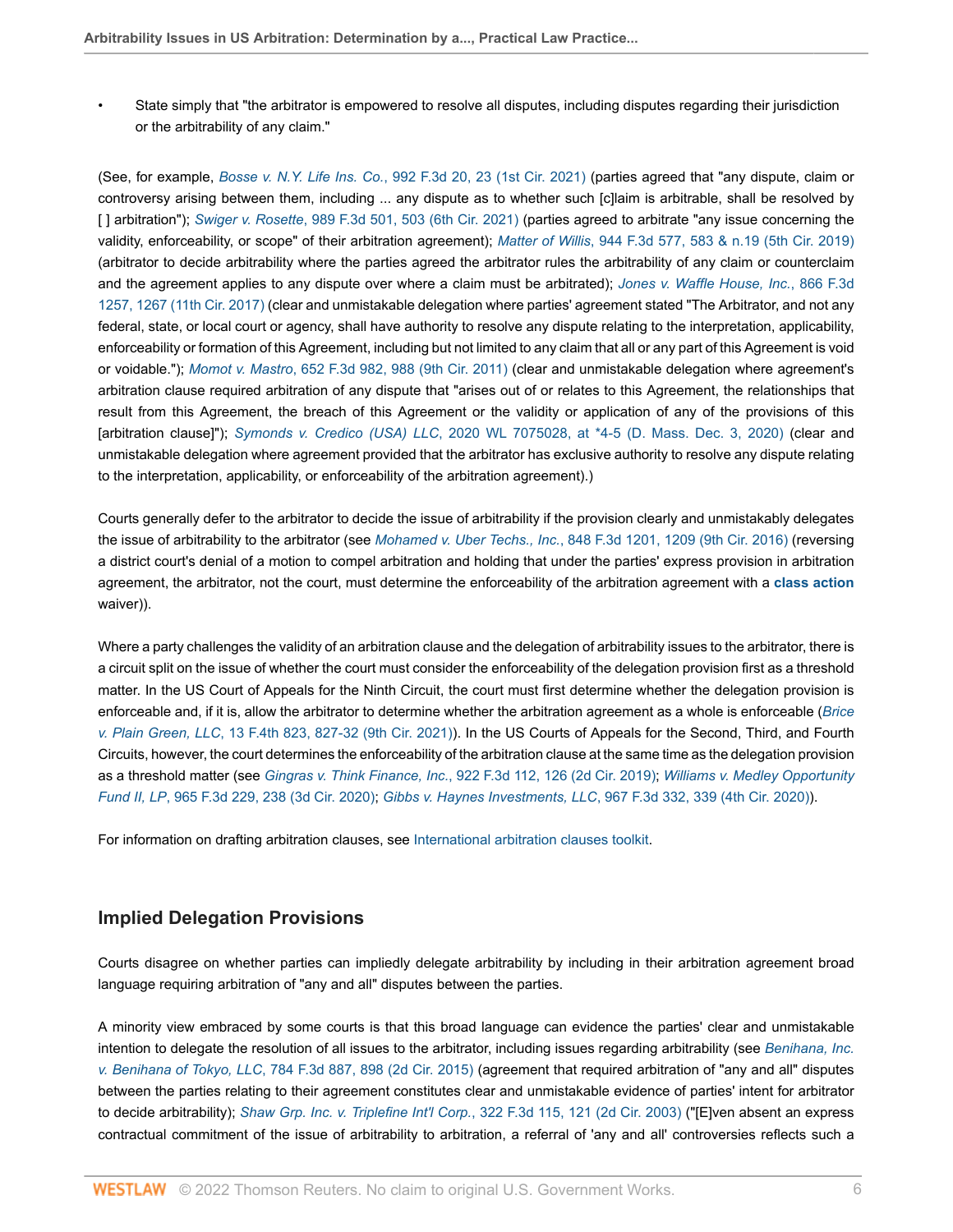'broad grant of power to the arbitrators' as to evidence the parties' clear 'inten[t] to arbitrate issues of arbitrability.'") (quoting *PaineWebber Inc. v. Bybyk*[, 81 F.3d 1193, 1199-1200 \(2d Cir. 1996\)\)](http://www.westlaw.com/Link/Document/FullText?findType=Y&serNum=1996098792&pubNum=0000506&originatingDoc=I80b60e2fc39f11e698dc8b09b4f043e0&refType=RP&fi=co_pp_sp_506_1199&originationContext=document&vr=3.0&rs=cblt1.0&transitionType=PLDocumentLink&billingHash=FBE24F9A86E1818DC760B373C357E88BB481CF430ABD266FE395951E72429527&contextData=(sc.Default)#co_pp_sp_506_1199)).

Most courts, however, require the parties to delegate arbitrability issues expressly and do not consider this broad language to constitute a sufficiently clear delegation of power to authorize the arbitrator to decide arbitrability (see *[Riley Mfg. Co. v.](http://www.westlaw.com/Link/Document/FullText?findType=Y&serNum=1998189238&pubNum=0000506&originatingDoc=I80b60e2fc39f11e698dc8b09b4f043e0&refType=RP&fi=co_pp_sp_506_780&originationContext=document&vr=3.0&rs=cblt1.0&transitionType=PLDocumentLink&billingHash=7E276237175101D14CBCB382AFAC316FBF27FCD5D562F1BA63EE2C1424F98591&contextData=(sc.Default)#co_pp_sp_506_780) Anchor Glass Container Corp.*[, 157 F.3d 775, 780 \(10th Cir. 1998\)](http://www.westlaw.com/Link/Document/FullText?findType=Y&serNum=1998189238&pubNum=0000506&originatingDoc=I80b60e2fc39f11e698dc8b09b4f043e0&refType=RP&fi=co_pp_sp_506_780&originationContext=document&vr=3.0&rs=cblt1.0&transitionType=PLDocumentLink&billingHash=7E276237175101D14CBCB382AFAC316FBF27FCD5D562F1BA63EE2C1424F98591&contextData=(sc.Default)#co_pp_sp_506_780) (reference to the arbitrator handling "any and all disputes arising out of or relating to the contract" not clear and unmistakable, because "there is no hint in the text of the clause or elsewhere in the contract that the parties expressed a specific intent to submit to an arbitrator the question whether an agreement to arbitrate exists."); *[Peabody Holding Co. v. United Mine Workers of Am., Int'l Union](http://www.westlaw.com/Link/Document/FullText?findType=Y&serNum=2026845526&pubNum=0000506&originatingDoc=I80b60e2fc39f11e698dc8b09b4f043e0&refType=RP&fi=co_pp_sp_506_102&originationContext=document&vr=3.0&rs=cblt1.0&transitionType=PLDocumentLink&billingHash=08667ADD0B56553B68348ED95897F36BF57652657CFE66B5BC99405EC941D63F&contextData=(sc.Default)#co_pp_sp_506_102)*, 665 F.3d 96, 102 (4th Cir. [2012\)](http://www.westlaw.com/Link/Document/FullText?findType=Y&serNum=2026845526&pubNum=0000506&originatingDoc=I80b60e2fc39f11e698dc8b09b4f043e0&refType=RP&fi=co_pp_sp_506_102&originationContext=document&vr=3.0&rs=cblt1.0&transitionType=PLDocumentLink&billingHash=08667ADD0B56553B68348ED95897F36BF57652657CFE66B5BC99405EC941D63F&contextData=(sc.Default)#co_pp_sp_506_102) ("arbitration clause committ[ing] all interpretive disputes relating to or arising out of the agreement does not satisfy the clear and unmistakable test."); *[Local 744, Int'l Bhd. of Teamsters v. Hinckley & Schmitt, Inc.](http://www.westlaw.com/Link/Document/FullText?findType=Y&serNum=1996049092&pubNum=0000506&originatingDoc=I80b60e2fc39f11e698dc8b09b4f043e0&refType=RP&fi=co_pp_sp_506_163&originationContext=document&vr=3.0&rs=cblt1.0&transitionType=PLDocumentLink&billingHash=AD4F602D58F60B21A4F1506ED59EAD86816828BD147794ADC6B7CA57F6C30C63&contextData=(sc.Default)#co_pp_sp_506_163)*, 76 F.3d 162, 163-65 (7th [Cir. 1996\)](http://www.westlaw.com/Link/Document/FullText?findType=Y&serNum=1996049092&pubNum=0000506&originatingDoc=I80b60e2fc39f11e698dc8b09b4f043e0&refType=RP&fi=co_pp_sp_506_163&originationContext=document&vr=3.0&rs=cblt1.0&transitionType=PLDocumentLink&billingHash=AD4F602D58F60B21A4F1506ED59EAD86816828BD147794ADC6B7CA57F6C30C63&contextData=(sc.Default)#co_pp_sp_506_163) (provision requiring arbitration of "all differences arising out of the interpretation or application of any provision of [the] agreement" not sufficiently clear and unmistakable); *Sec. [Serv. Network, Inc. v. Cromwell](http://www.westlaw.com/Link/Document/FullText?findType=Y&serNum=1995160695&pubNum=0000506&originatingDoc=I80b60e2fc39f11e698dc8b09b4f043e0&refType=RP&originationContext=document&vr=3.0&rs=cblt1.0&transitionType=PLDocumentLink&billingHash=0A2F9C85962A430882EA6261E4F8BC241B16CC4C7CC1271C92119029B1DBDEB1&contextData=(sc.Default))*, 62 F.3d 1418 (table), [1995 WL 456374, at \\*3 \(6th Cir. 1995\)](http://www.westlaw.com/Link/Document/FullText?findType=Y&serNum=1995160695&pubNum=0000506&originatingDoc=I80b60e2fc39f11e698dc8b09b4f043e0&refType=RP&originationContext=document&vr=3.0&rs=cblt1.0&transitionType=PLDocumentLink&billingHash=0A2F9C85962A430882EA6261E4F8BC241B16CC4C7CC1271C92119029B1DBDEB1&contextData=(sc.Default)) ("[T]he arbitrators shall be empowered to interpret and determine the applicability of all provisions under this Code which interpretation shall be final and binding upon the parties" not sufficiently clear and unmistakable)).

#### <span id="page-6-0"></span>**Adopting Institutional Rules That Delegate Arbitrability**

Courts generally hold that parties clearly and unmistakably intend to have the arbitrator decide arbitrability issues if the parties' arbitration agreement provides for the arbitral proceedings to be conducted under institutional arbitration rules that confer this power on the arbitrator.

These rules include:

• [The JAMS Comprehensive Arbitration Rules and Procedures \(JAMS Rules\)](https://www.jamsadr.com/rules-comprehensive-arbitration/ ), which provide that the arbitrator determines jurisdictional and arbitrability disputes (JAMS R. 11(b)). Courts have held that an arbitration agreement that incorporates the JAMS Rules constitutes clear and unmistakable evidence of the parties' intent to have the arbitrator, not the courts, determine gateway disputes concerning arbitrability (see *[Green Tree Servicing, LLC](http://www.westlaw.com/Link/Document/FullText?findType=Y&serNum=2043269613&pubNum=0000999&originatingDoc=I80b60e2fc39f11e698dc8b09b4f043e0&refType=RP&fi=co_pp_sp_999_4&originationContext=document&vr=3.0&rs=cblt1.0&transitionType=PLDocumentLink&billingHash=82546AA4121736EB5BDC5C6E37869D91295B8268C578CE5CA6FF7CBE5103D97D&contextData=(sc.Default)#co_pp_sp_999_4) v. House*[, 2017 WL 5709594, at \\*4 \(S.D. Miss. Feb. 6, 2017\)](http://www.westlaw.com/Link/Document/FullText?findType=Y&serNum=2043269613&pubNum=0000999&originatingDoc=I80b60e2fc39f11e698dc8b09b4f043e0&refType=RP&fi=co_pp_sp_999_4&originationContext=document&vr=3.0&rs=cblt1.0&transitionType=PLDocumentLink&billingHash=82546AA4121736EB5BDC5C6E37869D91295B8268C578CE5CA6FF7CBE5103D97D&contextData=(sc.Default)#co_pp_sp_999_4), aff'd [890 F.3d 493, 503-04 \(5th Cir. 2018\)](http://www.westlaw.com/Link/Document/FullText?findType=Y&serNum=2044524085&pubNum=0000506&originatingDoc=I80b60e2fc39f11e698dc8b09b4f043e0&refType=RP&fi=co_pp_sp_506_503&originationContext=document&vr=3.0&rs=cblt1.0&transitionType=PLDocumentLink&billingHash=6CDD286E5C8C9412D80CF2F796D669D63CA4D11CF1A6BB9528E261339543E4E5&contextData=(sc.Default)#co_pp_sp_506_503) (parties' adoption of the JAMS rules presented clear and unmistakable evidence that they agreed to arbitrate arbitrability); *Belnap*[, 844 F.3d at 1282-83](http://www.westlaw.com/Link/Document/FullText?findType=Y&serNum=2040705040&pubNum=0000506&originatingDoc=I80b60e2fc39f11e698dc8b09b4f043e0&refType=RP&fi=co_pp_sp_506_1282&originationContext=document&vr=3.0&rs=cblt1.0&transitionType=PLDocumentLink&billingHash=F8315A67F28CAEBDCF9EF966B18D87D57C60E337A48EB569A5D79CE7D0F7CDCB&contextData=(sc.Default)#co_pp_sp_506_1282); *[Cooper v. WestEnd Capital Mgmt., L.L.C.](http://www.westlaw.com/Link/Document/FullText?findType=Y&serNum=2039547415&pubNum=0000506&originatingDoc=I80b60e2fc39f11e698dc8b09b4f043e0&refType=RP&fi=co_pp_sp_506_546&originationContext=document&vr=3.0&rs=cblt1.0&transitionType=PLDocumentLink&billingHash=90303D571E5194B47BC968AA3168CF3057EBD644D0EE23CCD5226B3396CC16B8&contextData=(sc.Default)#co_pp_sp_506_546)*, 832 F.3d 534, 546 (5th Cir. 2016) (same); *Emilio v. Sprint Spectrum L.P.*[, 508 Fed. App'x 3, 5 \(2d Cir. 2013\)](http://www.westlaw.com/Link/Document/FullText?findType=Y&serNum=2029677656&pubNum=0006538&originatingDoc=I80b60e2fc39f11e698dc8b09b4f043e0&refType=RP&fi=co_pp_sp_6538_5&originationContext=document&vr=3.0&rs=cblt1.0&transitionType=PLDocumentLink&billingHash=6593D6F94363E27999A5D2DAC16A18C00A560380B5AE896EAA871AB94525C456&contextData=(sc.Default)#co_pp_sp_6538_5) (incorporation of JAMS Rules "clearly and unmistakably delegated questions of arbitrability to the arbitrator); *[Wynn Resorts, Ltd. v. Atl.-Pac. Capital, Inc.](http://www.westlaw.com/Link/Document/FullText?findType=Y&serNum=2029186802&pubNum=0006538&originatingDoc=I80b60e2fc39f11e698dc8b09b4f043e0&refType=RP&fi=co_pp_sp_6538_742&originationContext=document&vr=3.0&rs=cblt1.0&transitionType=PLDocumentLink&billingHash=D1E3FD447EFF29B74958C6C72FA068443085B0A940FDFDA276771BF41A283A16&contextData=(sc.Default)#co_pp_sp_6538_742)*, [497 Fed. App'x 740, 742 \(9th Cir. 2012\)](http://www.westlaw.com/Link/Document/FullText?findType=Y&serNum=2029186802&pubNum=0006538&originatingDoc=I80b60e2fc39f11e698dc8b09b4f043e0&refType=RP&fi=co_pp_sp_6538_742&originationContext=document&vr=3.0&rs=cblt1.0&transitionType=PLDocumentLink&billingHash=D1E3FD447EFF29B74958C6C72FA068443085B0A940FDFDA276771BF41A283A16&contextData=(sc.Default)#co_pp_sp_6538_742) ("By incorporating the JAMS rules, the parties demonstrated their clear and unmistakable intent to have an arbitrator resolve the issue of arbitrability.")). For more information on JAMS arbitration, see [JAMS Arbitration Toolkit](http://www.westlaw.com/Document/I0817977b8cda11e598dc8b09b4f043e0/View/FullText.html?originationContext=document&vr=3.0&rs=cblt1.0&transitionType=DocumentItem&contextData=(sc.Default)).

• **[The American Arbitration Association \(AAA\)](http://www.westlaw.com/Document/I1c633929ef2811e28578f7ccc38dcbee/View/FullText.html?originationContext=document&vr=3.0&rs=cblt1.0&transitionType=DocumentItem&contextData=(sc.Default))** [Commercial Arbitration Rules and Mediation Procedures](http://www.adr.org/sites/default/files/Commercial-Rules-Web.pdf) (AAA Rules) and the AAA's **[International Centre for Dispute Resolution](http://www.westlaw.com/Document/Id4cfb590f3ad11e28578f7ccc38dcbee/View/FullText.html?originationContext=document&vr=3.0&rs=cblt1.0&transitionType=DocumentItem&contextData=(sc.Default))** (ICDR) [International Arbitration Rules \(effective](https://icdr.org/sites/default/files/document_repository/ICDR_Rules_0.pdf?utm_source=icdr-website&utm_medium=rules-page&utm_campaign=rules-intl-update-1mar ) [March 1, 2021\)](https://icdr.org/sites/default/files/document_repository/ICDR_Rules_0.pdf?utm_source=icdr-website&utm_medium=rules-page&utm_campaign=rules-intl-update-1mar ) (ICDR Rules), which provide that the arbitrator has the power to rule on the arbitrator's own jurisdiction, including any objections to the arbitrability of any claim or counterclaim (AAA Rule R-7(a) and Article 21 of the ICDR Rules). Courts have held that an arbitration agreement incorporating the AAA Rules or ICDR Rules constitutes clear and unmistakable evidence that the parties intend the arbitrator to resolve arbitrability issues (see *AirBNB, Inc. v. Doe*[, 2022 WL 969184, at \\*6 \(Fla. Mar. 31, 2022\)](http://www.westlaw.com/Link/Document/FullText?findType=Y&serNum=2055860588&pubNum=0000999&originatingDoc=I80b60e2fc39f11e698dc8b09b4f043e0&refType=RP&fi=co_pp_sp_999_6&originationContext=document&vr=3.0&rs=cblt1.0&transitionType=PLDocumentLink&billingHash=350E48C11C1EC02C0509D3E8A0702A03B27543A9358043C14032E660447687F4&contextData=(sc.Default)#co_pp_sp_999_6) (applying the FAA); *[Commc'ns Workers of Am. v.](http://www.westlaw.com/Link/Document/FullText?findType=Y&serNum=2054229281&pubNum=0008173&originatingDoc=I80b60e2fc39f11e698dc8b09b4f043e0&refType=RP&fi=co_pp_sp_8173_1346&originationContext=document&vr=3.0&rs=cblt1.0&transitionType=PLDocumentLink&billingHash=C864AB2D7CFB8AD0B51B670C1A0116FE4F603A63BC3AFD550A5EE1F2C798AADC&contextData=(sc.Default)#co_pp_sp_8173_1346) AT&T Inc.*[, 6 F.4th 1344, 1346-48 \(D.C. Cir. 2021\);](http://www.westlaw.com/Link/Document/FullText?findType=Y&serNum=2054229281&pubNum=0008173&originatingDoc=I80b60e2fc39f11e698dc8b09b4f043e0&refType=RP&fi=co_pp_sp_8173_1346&originationContext=document&vr=3.0&rs=cblt1.0&transitionType=PLDocumentLink&billingHash=C864AB2D7CFB8AD0B51B670C1A0116FE4F603A63BC3AFD550A5EE1F2C798AADC&contextData=(sc.Default)#co_pp_sp_8173_1346) *[Blanton v. Domino's Pizza Franchising LLC](http://www.westlaw.com/Link/Document/FullText?findType=Y&serNum=2051264473&pubNum=0000506&originatingDoc=I80b60e2fc39f11e698dc8b09b4f043e0&refType=RP&fi=co_pp_sp_506_846&originationContext=document&vr=3.0&rs=cblt1.0&transitionType=PLDocumentLink&billingHash=7FDA507DEC2BE73A346EC363955E2AE435A77B2B72B1DF87F58F9D9710AFB1A8&contextData=(sc.Default)#co_pp_sp_506_846)*, 962 F.3d 842, 846 [\(6th Cir. 2020\)](http://www.westlaw.com/Link/Document/FullText?findType=Y&serNum=2051264473&pubNum=0000506&originatingDoc=I80b60e2fc39f11e698dc8b09b4f043e0&refType=RP&fi=co_pp_sp_506_846&originationContext=document&vr=3.0&rs=cblt1.0&transitionType=PLDocumentLink&billingHash=7FDA507DEC2BE73A346EC363955E2AE435A77B2B72B1DF87F58F9D9710AFB1A8&contextData=(sc.Default)#co_pp_sp_506_846) (listing cases and agreeing with "every one of our sister circuits to address the question – eleven out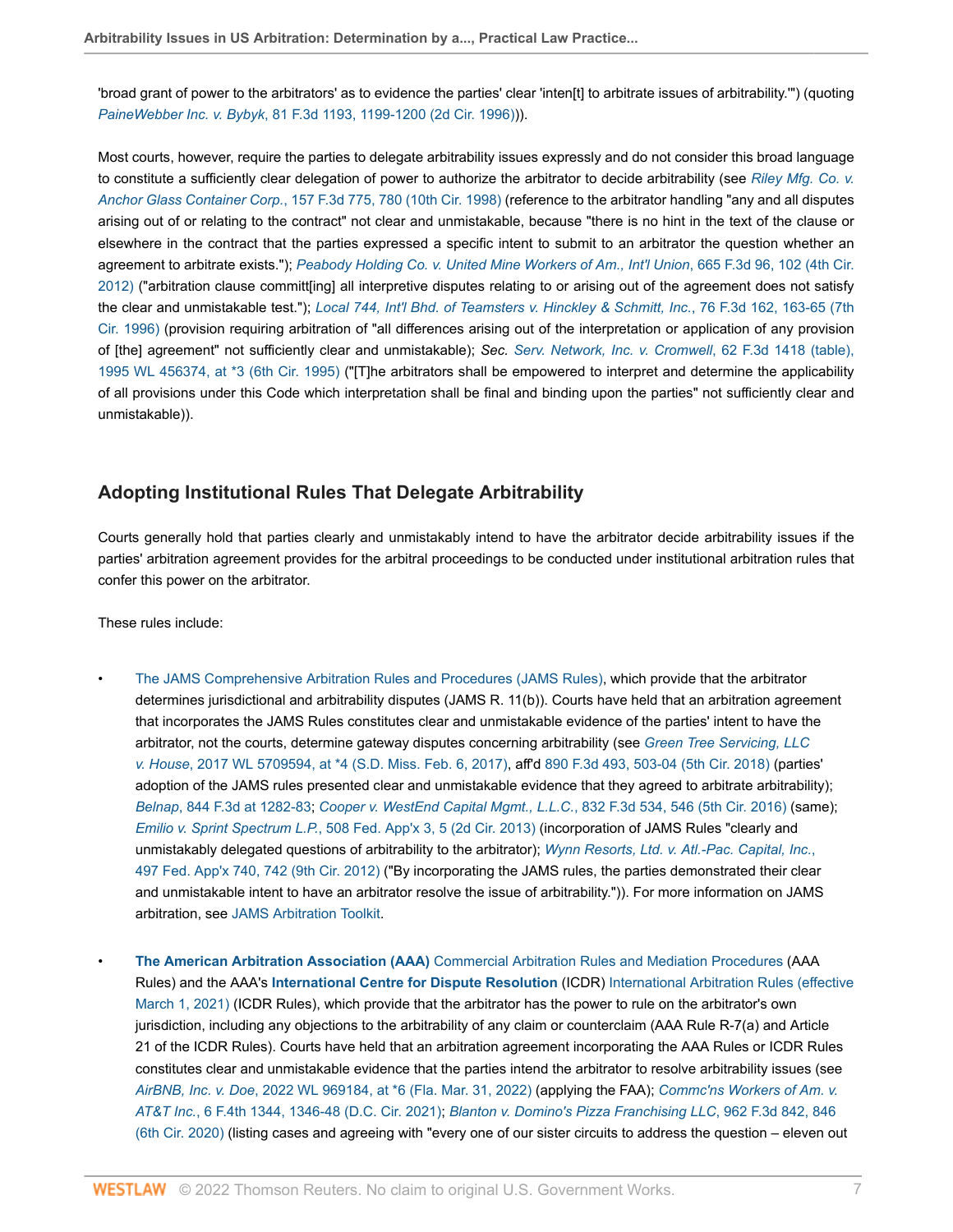of twelve by our count – [which] has found that the incorporation of the AAA Rules (or similarly worded arbitral rules) provides 'clear and unmistakable' evidence that the parties agreed to arbitrate 'arbitrability.'"); *[Arnold v. HomeAway,](http://www.westlaw.com/Link/Document/FullText?findType=Y&serNum=2044539393&pubNum=0000506&originatingDoc=I80b60e2fc39f11e698dc8b09b4f043e0&refType=RP&fi=co_pp_sp_506_553&originationContext=document&vr=3.0&rs=cblt1.0&transitionType=PLDocumentLink&billingHash=05E33498A9E2FDC1B09BE2C36A905B59C5FF5553E3815D9E47F0F7060DB02B7D&contextData=(sc.Default)#co_pp_sp_506_553) Inc.*[, 890 F.3d 546, 553 \(5th Cir. 2018\)](http://www.westlaw.com/Link/Document/FullText?findType=Y&serNum=2044539393&pubNum=0000506&originatingDoc=I80b60e2fc39f11e698dc8b09b4f043e0&refType=RP&fi=co_pp_sp_506_553&originationContext=document&vr=3.0&rs=cblt1.0&transitionType=PLDocumentLink&billingHash=05E33498A9E2FDC1B09BE2C36A905B59C5FF5553E3815D9E47F0F7060DB02B7D&contextData=(sc.Default)#co_pp_sp_506_553) (by incorporating the AAA rules, the parties clearly and unmistakably demonstrated their intent to delegate threshold arbitrability issues to the arbitrator); *[Brennan v. Opus Bank](http://www.westlaw.com/Link/Document/FullText?findType=Y&serNum=2036863121&pubNum=0000506&originatingDoc=I80b60e2fc39f11e698dc8b09b4f043e0&refType=RP&fi=co_pp_sp_506_1130&originationContext=document&vr=3.0&rs=cblt1.0&transitionType=PLDocumentLink&billingHash=EC2E79C10D0DF57379B860CA800F3ADE58E9C1DBA0907FB6D5AED139E93DE017&contextData=(sc.Default)#co_pp_sp_506_1130)*, 796 [F.3d 1125, 1130 \(9th Cir. 2015\)](http://www.westlaw.com/Link/Document/FullText?findType=Y&serNum=2036863121&pubNum=0000506&originatingDoc=I80b60e2fc39f11e698dc8b09b4f043e0&refType=RP&fi=co_pp_sp_506_1130&originationContext=document&vr=3.0&rs=cblt1.0&transitionType=PLDocumentLink&billingHash=EC2E79C10D0DF57379B860CA800F3ADE58E9C1DBA0907FB6D5AED139E93DE017&contextData=(sc.Default)#co_pp_sp_506_1130) (noting that "[v]irtually every circuit to have considered the issue has determined that incorporation of the [AAA] arbitration rules constitutes clear and unmistakable evidence that the parties agreed to arbitrate arbitrability"); *[T.Co Metals, LLC v. Dempsey Pipe & Supply, Inc.](http://www.westlaw.com/Link/Document/FullText?findType=Y&serNum=2021126967&pubNum=0000506&originatingDoc=I80b60e2fc39f11e698dc8b09b4f043e0&refType=RP&fi=co_pp_sp_506_345&originationContext=document&vr=3.0&rs=cblt1.0&transitionType=PLDocumentLink&billingHash=0568ACE04B91925C02496560DFF765A9381AABBA40843428380B804080232710&contextData=(sc.Default)#co_pp_sp_506_345)*, 592 F.3d 329, 345 (2d Cir. 2010) (the predecessor rule to Article 19, ICDR Rules, specifically empowers the arbitrator to decide questions of arbitrability, extending to the arbitrator "the power to rule on [his] own jurisdiction, including any objections with respect to the existence, scope or validity of the arbitration agreement"); *Fallo v. High-Tech Inst.*[, 559 F.3d 874, 878 \(8th Cir. 2009\)](http://www.westlaw.com/Link/Document/FullText?findType=Y&serNum=2018419172&pubNum=0000506&originatingDoc=I80b60e2fc39f11e698dc8b09b4f043e0&refType=RP&fi=co_pp_sp_506_878&originationContext=document&vr=3.0&rs=cblt1.0&transitionType=PLDocumentLink&billingHash=99FE520C0AD4768F4CA5BCC68115F752A60241D3CF3CC429F189431F630EE384&contextData=(sc.Default)#co_pp_sp_506_878) ("Most of our sister circuits that have considered this issue agree with our conclusion that an arbitration provision's incorporation of the AAA Rules—or other rules giving arbitrators the authority to determine their own jurisdiction is a clear and unmistakable expression of the parties' intent to reserve the question of arbitrability for the arbitrator and not the court"); *Awuah v. Coverall N. Am., Inc.*[, 554 F.3d 7, 11 \(1st Cir. 2009\)](http://www.westlaw.com/Link/Document/FullText?findType=Y&serNum=2017943695&pubNum=0000506&originatingDoc=I80b60e2fc39f11e698dc8b09b4f043e0&refType=RP&fi=co_pp_sp_506_11&originationContext=document&vr=3.0&rs=cblt1.0&transitionType=PLDocumentLink&billingHash=7ADC4CF02A8C13E558D69240B8ED226D6E18CFB655B02D293BDB1DF5EF771F08&contextData=(sc.Default)#co_pp_sp_506_11) (incorporation of the AAA Rules "is about as 'clear and unmistakable' as language can get")). However, at least one court has held that a general reference to "the AAA rules" without identifying a specific set of AAA rules (such as commercial, construction, or accounting) is too broad and ambiguous to constitute a delegation of arbitrability issues to the arbitrator (see *[Fallang](http://www.westlaw.com/Link/Document/FullText?findType=Y&serNum=2053311715&pubNum=0000999&originatingDoc=I80b60e2fc39f11e698dc8b09b4f043e0&refType=RP&fi=co_pp_sp_999_6&originationContext=document&vr=3.0&rs=cblt1.0&transitionType=PLDocumentLink&billingHash=20341F4765A26FB34996AE92A52351F079FCD9C648F256A99FFF854A03398B85&contextData=(sc.Default)#co_pp_sp_999_6) Family Limited P'ship v. Privcap Cos., LLC*[, 2021 WL 1115388, at \\*5-6 \(Fla. DCA 4th Mar. 24, 2021\)\)](http://www.westlaw.com/Link/Document/FullText?findType=Y&serNum=2053311715&pubNum=0000999&originatingDoc=I80b60e2fc39f11e698dc8b09b4f043e0&refType=RP&fi=co_pp_sp_999_6&originationContext=document&vr=3.0&rs=cblt1.0&transitionType=PLDocumentLink&billingHash=20341F4765A26FB34996AE92A52351F079FCD9C648F256A99FFF854A03398B85&contextData=(sc.Default)#co_pp_sp_999_6). For more information on AAA and ICDR arbitration, see [AAA Arbitration Toolkit](http://www.westlaw.com/Document/I069a82b8835b11e598dc8b09b4f043e0/View/FullText.html?originationContext=document&vr=3.0&rs=cblt1.0&transitionType=DocumentItem&contextData=(sc.Default)) and [ICDR Arbitration Toolkit.](http://www.westlaw.com/Document/I1dc3cfae86f111e598dc8b09b4f043e0/View/FullText.html?originationContext=document&vr=3.0&rs=cblt1.0&transitionType=DocumentItem&contextData=(sc.Default))

- **The arbitration rules of the [International Chamber of Commerce \(ICC\)](http://www.westlaw.com/Document/I1c633739ef2811e28578f7ccc38dcbee/View/FullText.html?originationContext=document&vr=3.0&rs=cblt1.0&transitionType=DocumentItem&contextData=(sc.Default))**, which provide that the arbitral tribunal has the authority to decide its own jurisdiction and the arbitrability of claims (2012 ICC Rules Art. 6(5) and 2017 ICC Rules Art. 6(5)). Courts have held that an arbitration agreement providing for arbitration under the ICC arbitration rules constitutes clear and unmistakable evidence that the parties intend to empower the arbitral tribunal to decide questions of arbitrability (see, for example, *[Shaw Grp., Inc. v. Triplefine Intern. Corp.](http://www.westlaw.com/Link/Document/FullText?findType=Y&serNum=2003192033&pubNum=0000506&originatingDoc=I80b60e2fc39f11e698dc8b09b4f043e0&refType=RP&fi=co_pp_sp_506_122&originationContext=document&vr=3.0&rs=cblt1.0&transitionType=PLDocumentLink&billingHash=61C54E859E94878F01491B1E97341FC02932839C61F37EF253445C091F2A45BF&contextData=(sc.Default)#co_pp_sp_506_122)*, 322 F.3d 115, 122 (2d Cir. [2003\)](http://www.westlaw.com/Link/Document/FullText?findType=Y&serNum=2003192033&pubNum=0000506&originatingDoc=I80b60e2fc39f11e698dc8b09b4f043e0&refType=RP&fi=co_pp_sp_506_122&originationContext=document&vr=3.0&rs=cblt1.0&transitionType=PLDocumentLink&billingHash=61C54E859E94878F01491B1E97341FC02932839C61F37EF253445C091F2A45BF&contextData=(sc.Default)#co_pp_sp_506_122); *Apollo Computer, Inc. v. Berg*[, 886 F.2d 469, 472-73 \(1st Cir. 1989\)](http://www.westlaw.com/Link/Document/FullText?findType=Y&serNum=1989137307&pubNum=0000350&originatingDoc=I80b60e2fc39f11e698dc8b09b4f043e0&refType=RP&fi=co_pp_sp_350_472&originationContext=document&vr=3.0&rs=cblt1.0&transitionType=PLDocumentLink&billingHash=FA81DF90BE28FCFD6B11754AA3BF0079A9C83D245FC76ECFD8B5C5183C1D40C6&contextData=(sc.Default)#co_pp_sp_350_472); *[PPT Rsch., Inc. v. Solvay USA, Inc.](http://www.westlaw.com/Link/Document/FullText?findType=Y&serNum=2053977542&pubNum=0000999&originatingDoc=I80b60e2fc39f11e698dc8b09b4f043e0&refType=RP&fi=co_pp_sp_999_4&originationContext=document&vr=3.0&rs=cblt1.0&transitionType=PLDocumentLink&billingHash=54EDB49AE9BC84BC984D4D832725C5F9BDE0EBA700FC42AFCE108344A60D02A1&contextData=(sc.Default)#co_pp_sp_999_4)*, [2021 WL 2853269, at \\*3-4 \(E.D. Pa. July 7, 2021\);](http://www.westlaw.com/Link/Document/FullText?findType=Y&serNum=2053977542&pubNum=0000999&originatingDoc=I80b60e2fc39f11e698dc8b09b4f043e0&refType=RP&fi=co_pp_sp_999_4&originationContext=document&vr=3.0&rs=cblt1.0&transitionType=PLDocumentLink&billingHash=54EDB49AE9BC84BC984D4D832725C5F9BDE0EBA700FC42AFCE108344A60D02A1&contextData=(sc.Default)#co_pp_sp_999_4) *[Daiei, Inc. v. United States Shoe Corp.](http://www.westlaw.com/Link/Document/FullText?findType=Y&serNum=1991034683&pubNum=0000345&originatingDoc=I80b60e2fc39f11e698dc8b09b4f043e0&refType=RP&fi=co_pp_sp_345_303&originationContext=document&vr=3.0&rs=cblt1.0&transitionType=PLDocumentLink&billingHash=3E81336333DBACFD075F9496D44CFA76699D6F500830F355D94936F78359DB55&contextData=(sc.Default)#co_pp_sp_345_303)*, 755 F. Supp. 299, 303 [\(D. Haw. 1991\)\)](http://www.westlaw.com/Link/Document/FullText?findType=Y&serNum=1991034683&pubNum=0000345&originatingDoc=I80b60e2fc39f11e698dc8b09b4f043e0&refType=RP&fi=co_pp_sp_345_303&originationContext=document&vr=3.0&rs=cblt1.0&transitionType=PLDocumentLink&billingHash=3E81336333DBACFD075F9496D44CFA76699D6F500830F355D94936F78359DB55&contextData=(sc.Default)#co_pp_sp_345_303). For more information on ICC arbitration, see [ICC Arbitration Toolkit](http://www.westlaw.com/Document/Id24909cd1c9611e38578f7ccc38dcbee/View/FullText.html?originationContext=document&vr=3.0&rs=cblt1.0&transitionType=DocumentItem&contextData=(sc.Default)).
- **The arbitration rules of the [United Nations Commission on International Trade Law \(UNCITRAL\)](http://www.westlaw.com/Document/I4cf8714bef2a11e28578f7ccc38dcbee/View/FullText.html?originationContext=document&vr=3.0&rs=cblt1.0&transitionType=DocumentItem&contextData=(sc.Default))**, which provide that the arbitral tribunal has the power to rule on its own jurisdiction, including any objections regarding the existence or validity of the arbitration agreement (UNCITRAL R. 23(1)). Courts have held that an arbitration agreement incorporating the UNCITRAL rules constitutes clear and unmistakable evidence of the parties' intent to have the arbitral tribunal determine issues of arbitrability (see *[Schneider v. Kingdom of Thailand](http://www.westlaw.com/Link/Document/FullText?findType=Y&serNum=2028361018&pubNum=0000506&originatingDoc=I80b60e2fc39f11e698dc8b09b4f043e0&refType=RP&fi=co_pp_sp_506_72&originationContext=document&vr=3.0&rs=cblt1.0&transitionType=PLDocumentLink&billingHash=A9C15655FF9911D5476996751108169C4971BC266708557C20876CDDAF7C988F&contextData=(sc.Default)#co_pp_sp_506_72)*, 688 F.3d 68, [72-73 \(2d Cir. 2012\)](http://www.westlaw.com/Link/Document/FullText?findType=Y&serNum=2028361018&pubNum=0000506&originatingDoc=I80b60e2fc39f11e698dc8b09b4f043e0&refType=RP&fi=co_pp_sp_506_72&originationContext=document&vr=3.0&rs=cblt1.0&transitionType=PLDocumentLink&billingHash=A9C15655FF9911D5476996751108169C4971BC266708557C20876CDDAF7C988F&contextData=(sc.Default)#co_pp_sp_506_72) (by adopting 1976 version of UNCITRAL rules [which in Article 21 contains similar provision to Article 23 of 2013 rules], the parties clearly and unmistakably agreed for the arbitrator to decide arbitrability); *Chevron Corp. v. Ecuador*[, 795 F.3d 200, 207-08 \(D.C. Cir. 2015\)](http://www.westlaw.com/Link/Document/FullText?findType=Y&serNum=2036814668&pubNum=0000506&originatingDoc=I80b60e2fc39f11e698dc8b09b4f043e0&refType=RP&fi=co_pp_sp_506_207&originationContext=document&vr=3.0&rs=cblt1.0&transitionType=PLDocumentLink&billingHash=229306A7FC0290502D4E472A8CA29940E3D5CC55D6FEC037A7E3135F9246A133&contextData=(sc.Default)#co_pp_sp_506_207) (incorporation by reference of the UNCITRAL rules constitutes clear and unmistakable evidence that the parties agreed to arbitrate arbitrability)). For more information on UNCITRAL arbitration, see [UNCITRAL arbitration toolkit](http://www.westlaw.com/Document/Id249068b1c9611e38578f7ccc38dcbee/View/FullText.html?originationContext=document&vr=3.0&rs=cblt1.0&transitionType=DocumentItem&contextData=(sc.Default)).
- **The arbitration rules of the [London Court of International Arbitration \(LCIA\)](http://www.westlaw.com/Document/I466071ec1c9011e38578f7ccc38dcbee/View/FullText.html?originationContext=document&vr=3.0&rs=cblt1.0&transitionType=DocumentItem&contextData=(sc.Default))**, which provide for the arbitral tribunal to rule on its own jurisdiction and authority, including any objection to the initial or continuing existence, validity, effectiveness, or scope of the arbitration agreement (LCIA Rule 23.1). Courts have held that an arbitration agreement incorporating the LCIA Rules constitutes clear and unmistakable evidence the parties intended the arbitral tribunal to decide these arbitrability issues (see *Innospec Ltd. v. Ethyl Corp.*[, 2014 WL 5460413, at \\*3-4](http://www.westlaw.com/Link/Document/FullText?findType=Y&serNum=2034693410&pubNum=0000999&originatingDoc=I80b60e2fc39f11e698dc8b09b4f043e0&refType=RP&fi=co_pp_sp_999_4&originationContext=document&vr=3.0&rs=cblt1.0&transitionType=PLDocumentLink&billingHash=C813FAE9C1258CC289C65787E18CFC72467F9ECFB0A5C34D1CD2315EB9F50B0C&contextData=(sc.Default)#co_pp_sp_999_4) [\(E.D. Va. Oct. 27, 2014\)](http://www.westlaw.com/Link/Document/FullText?findType=Y&serNum=2034693410&pubNum=0000999&originatingDoc=I80b60e2fc39f11e698dc8b09b4f043e0&refType=RP&fi=co_pp_sp_999_4&originationContext=document&vr=3.0&rs=cblt1.0&transitionType=PLDocumentLink&billingHash=C813FAE9C1258CC289C65787E18CFC72467F9ECFB0A5C34D1CD2315EB9F50B0C&contextData=(sc.Default)#co_pp_sp_999_4); *Garthon Bus., Inc. v. Stein*[, 30 N.Y.3d 943, 944 \(2017\)](http://www.westlaw.com/Link/Document/FullText?findType=Y&serNum=2042864716&pubNum=0007048&originatingDoc=I80b60e2fc39f11e698dc8b09b4f043e0&refType=RP&fi=co_pp_sp_7048_944&originationContext=document&vr=3.0&rs=cblt1.0&transitionType=PLDocumentLink&billingHash=EF2405A75F5960A6F41BA246D0AD9CD8B27B4EC3D6C21C069FCAA133D319386A&contextData=(sc.Default)#co_pp_sp_7048_944)). For more information on LCIA arbitration, see [LCIA arbitration toolkit](http://www.westlaw.com/Document/Id24909681c9611e38578f7ccc38dcbee/View/FullText.html?originationContext=document&vr=3.0&rs=cblt1.0&transitionType=DocumentItem&contextData=(sc.Default)).